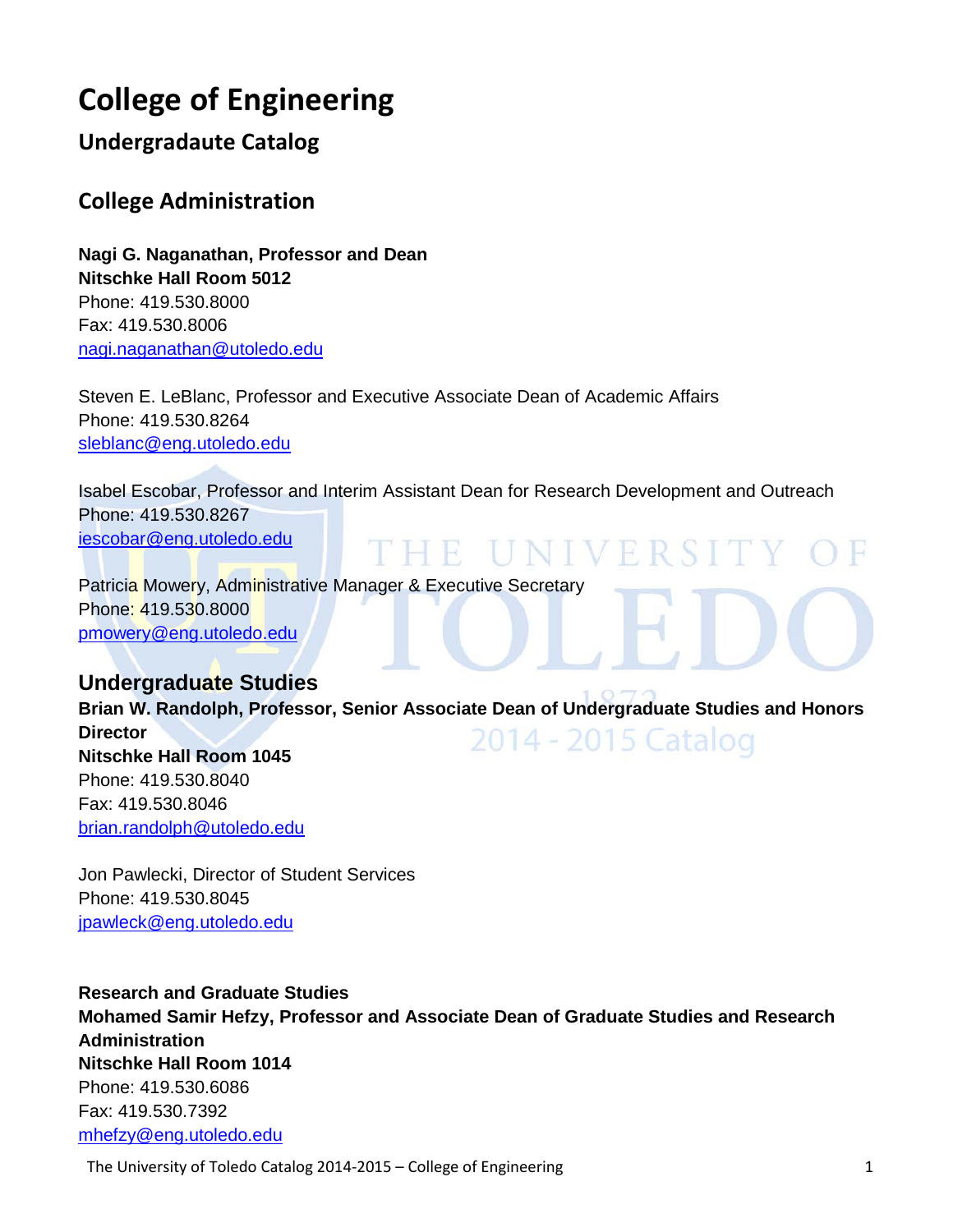## **College Computing**

**Gregory Gaustad, Director Nitschke Hall Room 1010**  Phone: 419.530.8023 Fax: 419.530.8026 [ggaustad@eng.utoledo.edu](mailto:ggaustad@eng.utoledo.edu)

## **College Relations & Facilities Management**

**Sandra Stewart, Associate Resource Manager Nitschke Hall Room 5006**  Phone: 419.530.8014 Fax: 419.530.8006 [sstewart@eng.utoledo.edu](mailto:sstewart@eng.utoledo.edu)

## **Engineering Career Development Center**

HE UNIVERSITY

1872

2014 - 2015 Catalog

**Vickie L. Kuntz, Director Nitschke Hall Room 1040** Phone: 419.530.8054 Fax: 419.530.8056 [vkuntz@eng.utoledo.edu](mailto:vkuntz@eng.utoledo.edu)

## **Academic Departments**

## **Bioengineering**

**Arun Nadarajah, Professor and Chair Nitschke Hall Room 5051**  Phone: 419.530.8030 Fax: 419.530.8076 [arunan.nadarajah@utoledo.edu](mailto:arunan.nadarajah@utoledo.edu)

Scott C. Molitor, Undergraduate Program Director [smolito@utnet.utoledo.edu](mailto:smolito@utnet.utoledo.edu)

Arunan Nadarajah, Graduate Program Director [arunan.nadarajah@utoledo.edu](mailto:arunan.nadarajah@utoledo.edu)

Risa F. Sindel, Asst. Dir. of Dept. Student Services [risa.sindel@utoledo.edu](mailto:risa.sindel@utoledo.edu)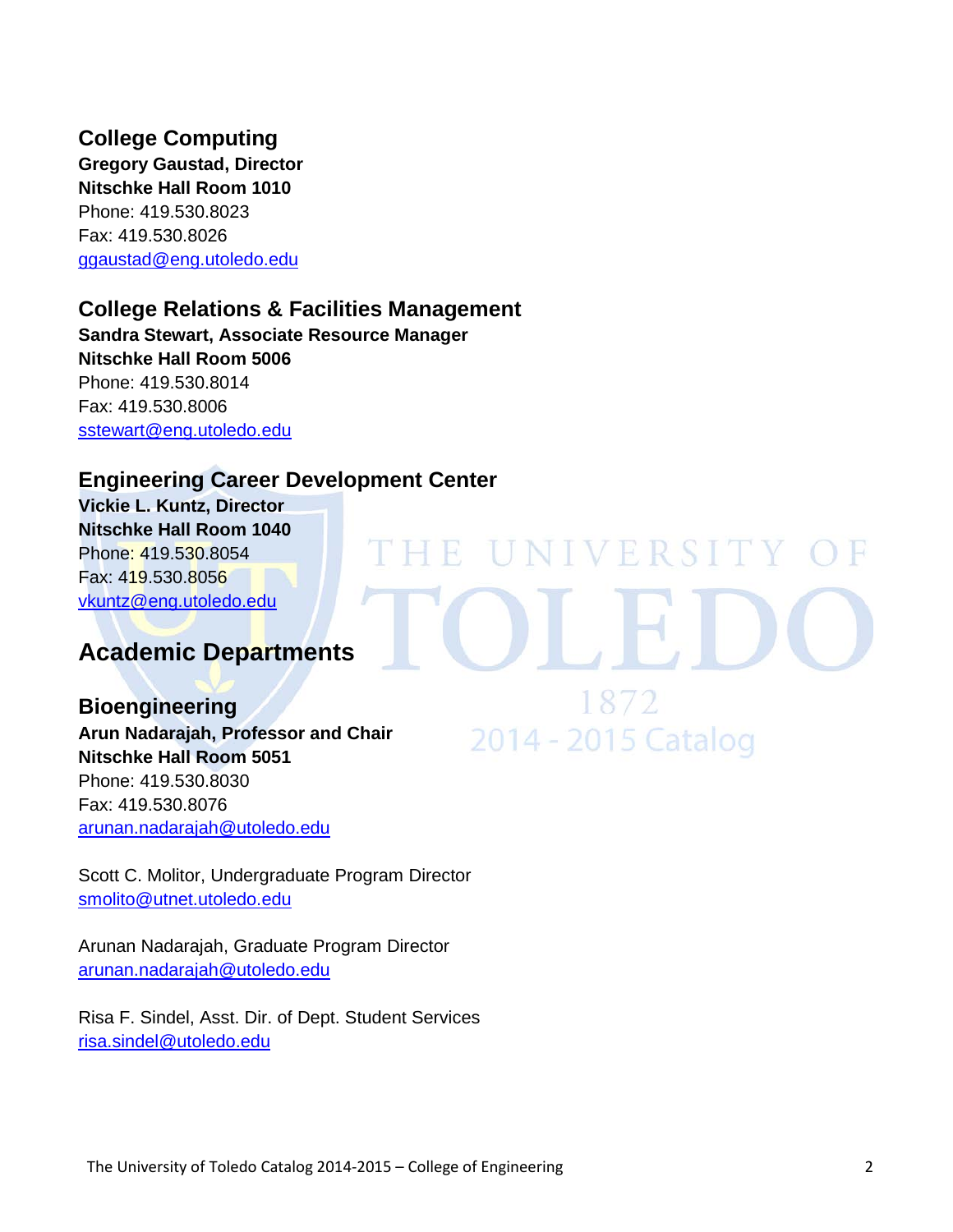## **Chemical and Environmental Engineering**

**G. Glenn Lipscomb, Professor and Chair Nitschke Hall Room 3048**  Phone: 419.530.8080 Fax: 419.530.8086 [glenn.lipscomb@utoledo.edu](mailto:glenn.lipscomb@utoledo.edu)

Dong-Shik Kim, Undergraduate Program Director [dong.kim@utoledo.edu](mailto:dong.kim@utoledo.edu)

Constance Schall, Graduate Program Director [constance.schall@utoledo.edu](mailto:constance.schall@utoledo.edu)

Chanda Raine, Assoc. Dir. of Dept. Student Services [chanda.raine@utoledo.edu](mailto:chanda.raine@utoledo.edu)

**Civil Engineering Ashok Kumar, Professor and Chair Nitschke Hall Room 3006**  Phone: 419.530.8115 Fax: 419.530.8116 [ashok.kumar@eng.utoledo.edu](mailto:ashok.kumar@eng.utoledo.edu)

Rose Ackerman, Asst. Dir. of Dept. Student Services [RoseMarie.Ackerman@utoledo.edu](mailto:RoseMarie.Ackerman@utoledo.edu)

2014 - 2015 Catalog **Electrical Engineering and Computer Science Mansoor Alam, Professor, Graduate Program Director and Chair Nitschke Hall Room 2008**  Phone: 419.530.8140 Fax: 419.530.8146 [mansoor.alam2@utoledo.edu](mailto:mansoor.alam2@utoledo.edu)

E UNIVERSITY

1872

Richard Molyet, Undergraduate Program Director [richard.molyet@utoledo.edu](mailto:richard.molyet@utoledo.edu)

Mansoor Alam, Graduate Program Director [mansoor.alam2@utoledo.edu](mailto:mansoor.alam2@utoledo.edu)

Christie Hennen, Assoc. Dir. of Dept. Student Services [chennen@eng.utoledo.edu](mailto:chennen@eng.utoledo.edu)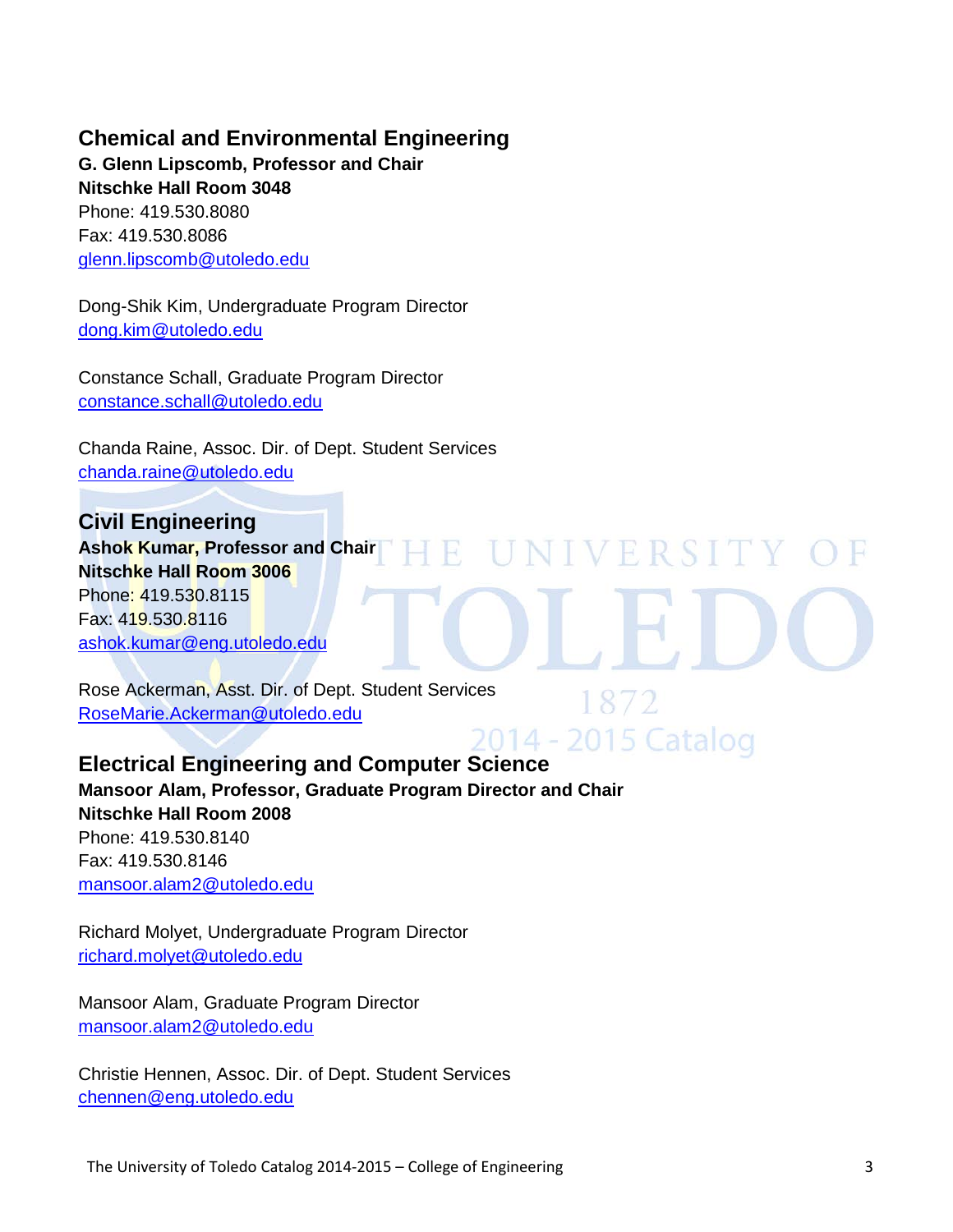## **Mechanical, Industrial and Manufacturing Engineering**

**Abdollah A. Afjeh, Professor and Chair Nitschke Hall Room 4006**  Phone: 419.530.8210 Fax: 419.530.8206 [aafjeh@eng.utoledo.edu](mailto:aafjeh@eng.utoledo.edu)

Matthew Franchetti, Undergraduate Program Director [matthew.franchetti@utoledo.edu](mailto:matthew.franchetti@utoledo.edu)

Efstratios Nikolaidis, Graduate Program Director [enikolai@eng.utoledo.edu](mailto:enikolai@eng.utoledo.edu)

Debbra Kraftchick, Assoc. Dir. of Dept. Student Services [dkraftch@eng.utoledo.edu](mailto:dkraftch@eng.utoledo.edu)

## **Engineering Technology**

**Allen Rioux, Associate Professor, Chair North Engineering Room 1600** 

Phone: 419.530.3129 Fax: 419.530.3068 [allen.rioux@utoledo.edu](mailto:allen.rioux@utoledo.edu)

Richard A. Springman, Student Support Director [Richard.springman@utoledo.edu](mailto:Richard.springman@utoledo.edu)

Hong Wang, CSET Program Director [hong.wang2@utoledo.edu](mailto:hong.wang2@utoledo.edu)

William (Ted) Evans, Graduate Program Director, EET Program Director [William.evans@utoledo.edu](mailto:William.evans@utoledo.edu)

E UNIVERSITY

1872

2014 - 2015 Catalog

Daniel Solarek, IT Program Director [Daniel.solarek@utoledo.edu](mailto:Daniel.solarek@utoledo.edu)

Nicholas Kissoff, CET Program Director [Nicholas.kissoff@utoledo.edu](mailto:Nicholas.kissoff@utoledo.edu)

Myrna Rudder, Associate Director of Dept. Student Services [myrna.rudder@utoledo.edu](mailto:myrna.rudder@utoledo.edu)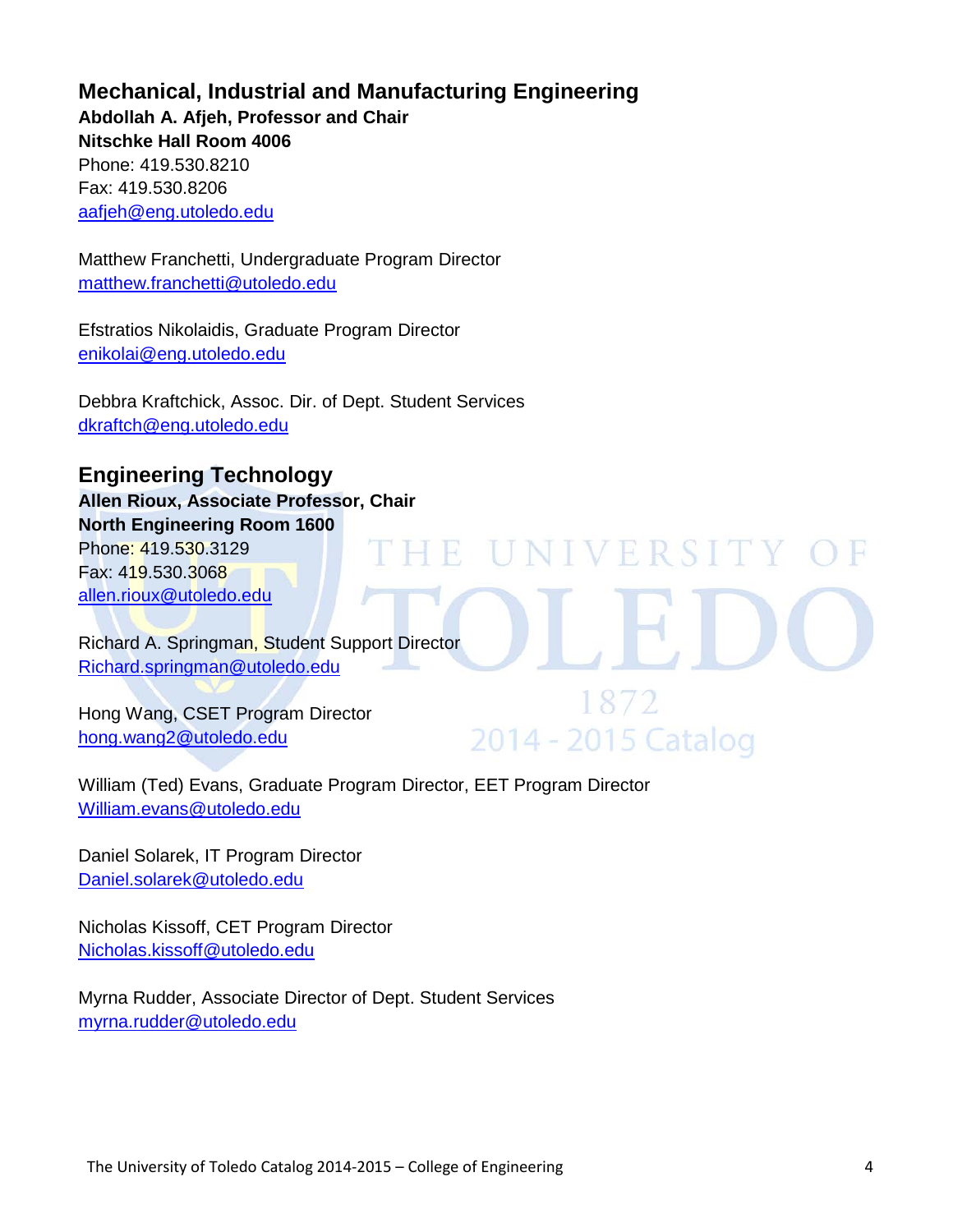## **Mission Statement**

The mission of the College of Engineering is to achieve prominence as a student-focused college that educates engineers of recognized quality to be leaders in engineering disciplines, technology and society; and as a college that enhances the well-being of the region, state and nation through the creation and transfer of new knowledge.

## **Accreditation**

The College of Engineering's bachelor of science programs in bioengineering, chemical engineering, civil engineering, computer science and engineering, electrical engineering and mechanical engineering are accredited by the Engineering Accreditation Commission (EAC) of ABET, www.abet.org. The program in computer science and engineering is also accredited by the Computing Accreditation Commission (CAC) of ABET.

The bachelor of science programs in computer science and engineering technology, construction engineering technology, mechanical engineering technology and electrical engineering technology are accredited by the Engineering Technology Accreditation Commission (ETAC) of ABET, www.abet.org. In addition, the bachelor of science programs in computer science and engineering technology and information technology are accredited by the Computing Accreditation Commission (CAC) of ABET.

## **Programs of Study**

## **Undergraduate Degree Programs**

The College of Engineering offers six bachelor of science in engineering programs – bioengineering, chemical engineering, civil engineering, computer science and engineering, electrical engineering and mechanical engineering. The college also offers four bachelor of science in engineering technology programs - computer science and engineering technology, construction engineering technology, electrical engineering technology and mechanical engineering technology - and a bachelor of science program in information technology. A mechanical concentration is available in the electrical engineering technology program. A minor in computer science and engineering is also available. Details are found in the Undergraduate Degree Programs of Study section of this catalog.

Students may wish to consider a dual degree plan within the College of Engineering. Depending on which two curricula are involved, careful planning from the beginning may permit the completion of both degrees with less than a full year of additional study. In any dual degree plan, the student must be accepted by both major departments and have an adviser from each of the two degree programs. With any combination, the curricular requirements of each individual degree must be met.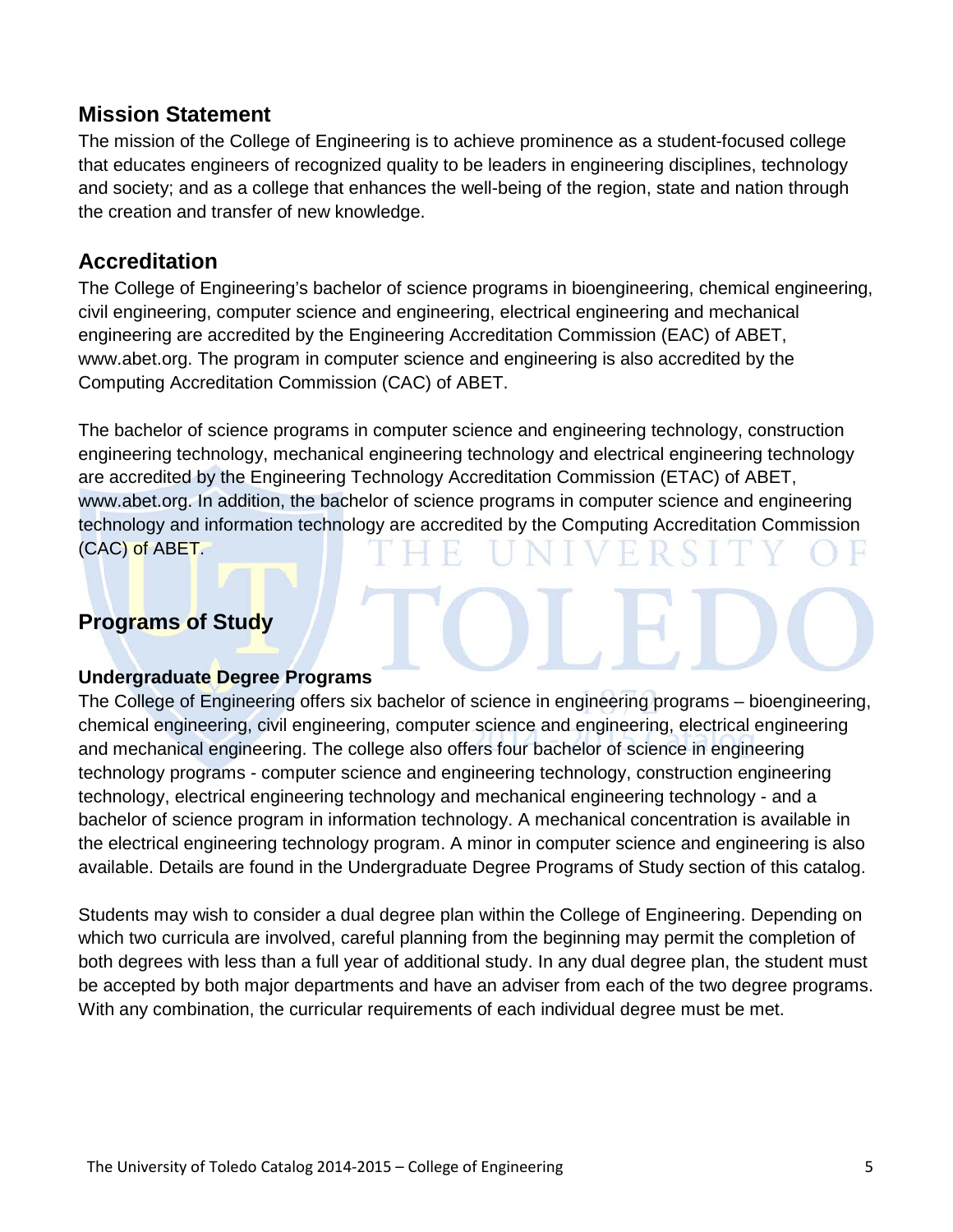## **Graduate Programs**

The College of Engineering also offers a full range of graduate programs. Refer to the Graduate School section for information on programs and policies specifically related to graduate students.

## **Cooperative (Co-op) Education Program**

Students in the engineering programs must complete a cooperative (co-op) educational requirement. The purpose of the co-op program is to provide students with career-related experiences. The program also helps students defray the cost of their education and enhances employment opportunities after graduation. The curriculum in each of the engineering programs is set up to accommodate four, and in some cases five, co-op assignments. To satisfy the requirement, a student must successfully complete at least three registered, semester-long work experiences, alternating with semesters of coursework, but many participate in four or more. The student pays a \$475 fee when registered for each of the required co-op experiences. Successful completion of each registered work experience appears on the student's transcript. A student with a registered work experience is considered a full time student for that term. The college will assist students in finding co-op positions, but does not guarantee placement. Elaborations on implementation policies are available in the college's Career Development Center.

For students in the engineering technology degree programs, participation in the co-op program is optional. Students who wish to participate in this program should contact the Career Development Center in the College of Engineering at 419.530.8050.

## **Admission Requirements**

## **First Time Freshmen**

To be considered for admission to any bachelor of science program in engineering, first time freshman students need a minimum cumulative high school GPA of 3.0 (or GED average standard score of 510 in the 2002 format or 730 in the 2014 format with a Mathematical Reasoning sub-score of 190) **and** a minimum ACT composite score of 22 (or SAT combined score of 1030). Those taking the ACT or SAT must submit a writing section score. Students also must successfully complete a minimum of four years of high school mathematics (with coverage of trigonometry or pre-calculus) and high school chemistry (physics also is strongly recommended). Students who do not meet the minimum requirements will be considered for admission to an engineering technology program or they may choose another University program.

To be considered for admission to one of the bachelor of science in engineering technology programs or information technology program, first time freshman students need a minimum cumulative high school GPA of 2.5 (or GED average standard score of 480 in the 2002 format or 700 in the 2014 format with a Mathematical Reasoning sub-score of 180) **and** a minimum ACT composite score of 21 (or SAT combined score of 990). Those taking the ACT or SAT must submit a writing section score. Students who do not meet the minimum requirements will be considered for admission to the Transition Program in the UT Department of Exploratory Studies or may choose another University program.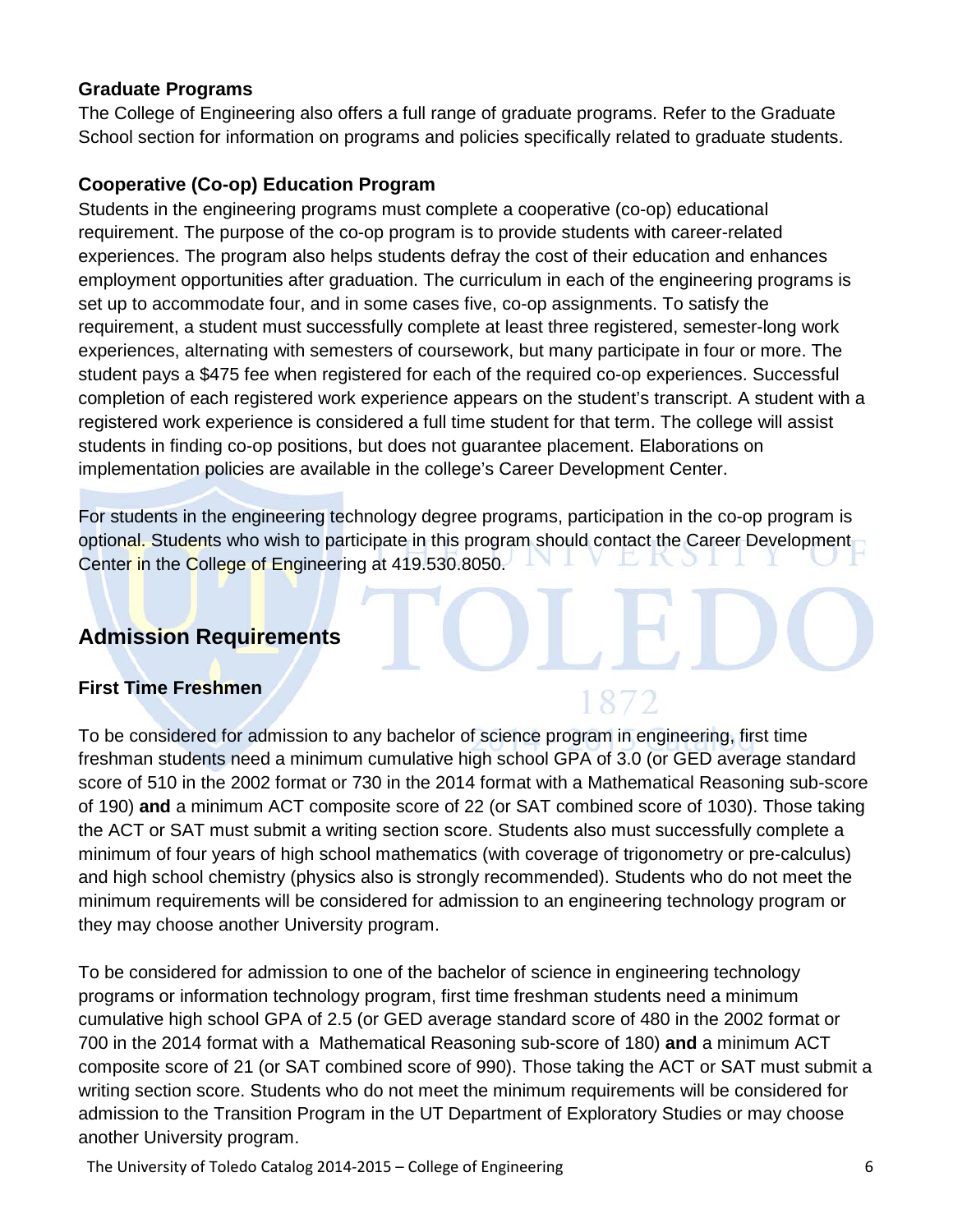## **Transfer Students**

Transfer students seeking admission to the bachelor of science programs in bioengineering, chemical engineering, civil engineering, computer science and engineering, electrical engineering or mechanical engineering must have a minimum GPA of 2.75 from all previous college or university work and have college credit for MATH 1850 Calculus I and CHEM 1230 General Chemistry, or equivalents, with grades of at least a C. Students who have attended more than one university will be evaluated on a case-by-case basis.

Students transferring into the College of Engineering bachelor of science in engineering technology pro-grams in construction engineering technology, electrical engineering technology, mechanical engineering technology and computer science and engineering technology from other colleges within the University or from other universities must have obtained a minimum cumulative GPA of 2.0. A minimum cumulative GPA of 2.25 is required to transfer into the College of Engineering bachelor of science program in information technology. Students not admitted to an engineering program may not take engineering courses unless those courses are required for a degree program outside of engineering.

Students transferring from other institutions must earn at least 32 hours of undergraduate credit in residence at The University of Toledo. At least 14 of these must be in the major area. The remaining credit hours are to be in engineering topics or in other areas that satisfy degree requirements.

**THE TINIVE** 

Full-time students must take their last semester in residence (part-time students must take their last 14 hours in residence) unless exceptional arrangements have been made in advance with the associate dean of undergraduate studies in the college.

A total of 128 hours of course credit is required for the bachelor of science degrees, not including co-op hours. Normally, 64 hours of the baccalaureate programs in engineering technology may be transferred from an accredited community or technical college. Additional transfer credits may be applied over the 64-semester hour limit at the discretion of the undergraduate program director.

## **Honors Program**

The Honors Program in the College of Engineering provides opportunities for challenging and individual study to undergraduate students of unusually high ability, motivation and initiative. Students with a minimum high school GPA of 3.5 and a minimum ACT composite of 25 are encouraged to apply. Current University of Toledo students and transfer students may apply for admission to the Honors Program if they have completed at least 15, but not more than 60, graded semester hours with a minimum UT GPA of at least 3.5, and have been interviewed by an honors adviser. All admissions to the Honors Program are granted on a space-available basis.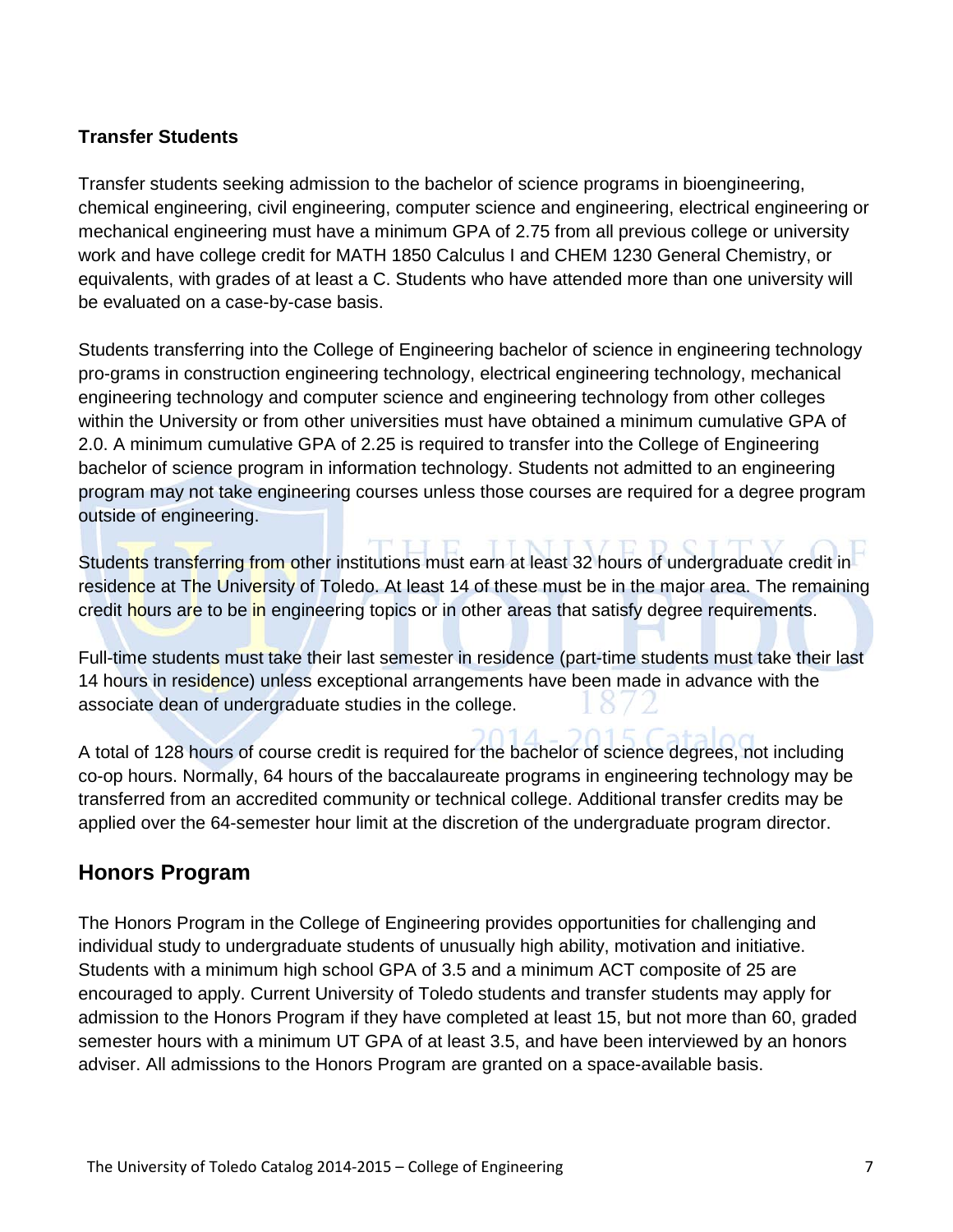To receive the College Honors citation upon graduation from an engineering bachelor's degree program, the following criteria must be met:

- 1. A minimum higher education GPA of 3.3.
- 2. A total of 33 semester hours in honors courses, six of which must be in the interdisciplinary honors area (Ideas, Innovations and Society) and 10 of which must be in honors courses offered by the UT College of Engineering.
- 3. An honors thesis or honors project.

## **Academic Policies**

Students in the College of Engineering are subject to the general regulations that apply to all students enrolled in The University of Toledo. Refer to the *[UT Policy website](http://www.utoledo.edu/policies/)* for academic policies that apply to all students. In addition, certain regulations apply only to those who are enrolled in the College of Engineering. These are described below.

## **General Degree Requirements**

To obtain a degree in an undergraduate program, students must have the proper number of credit hours in courses required for the curriculum, a minimum overall cumulative GPA of 2.0 (average of C), and a minimum GPA of 2.0 in the student's major. When a course is repeated (see below), only the grade the last time a course was taken is used in the calculation of the major GPA.

## **Curricular Requirements**

## $2014 - 2015$  Catalog

THE UNIVERSITY

All six of the 128-hour bachelor of science programs in engineering have a common structure of mathematics, basic sciences, humanities/fine arts, social sciences, multicultural studies and engineering topics, plus three required semesters of co-operative education. The five 128-hour bachelor's programs in engineering technology and information technology have curricula that lead to bachelor of science degrees, for which co-operative education is optional.

The required curriculum and recommended course sequence for each program is presented in the website of the department offering that program. These curricula permit the student to complete the engineering degree requirements, along with the co-op requirement, in five years; and the engineering technology and information technology degree requirements, without co-op, in four years.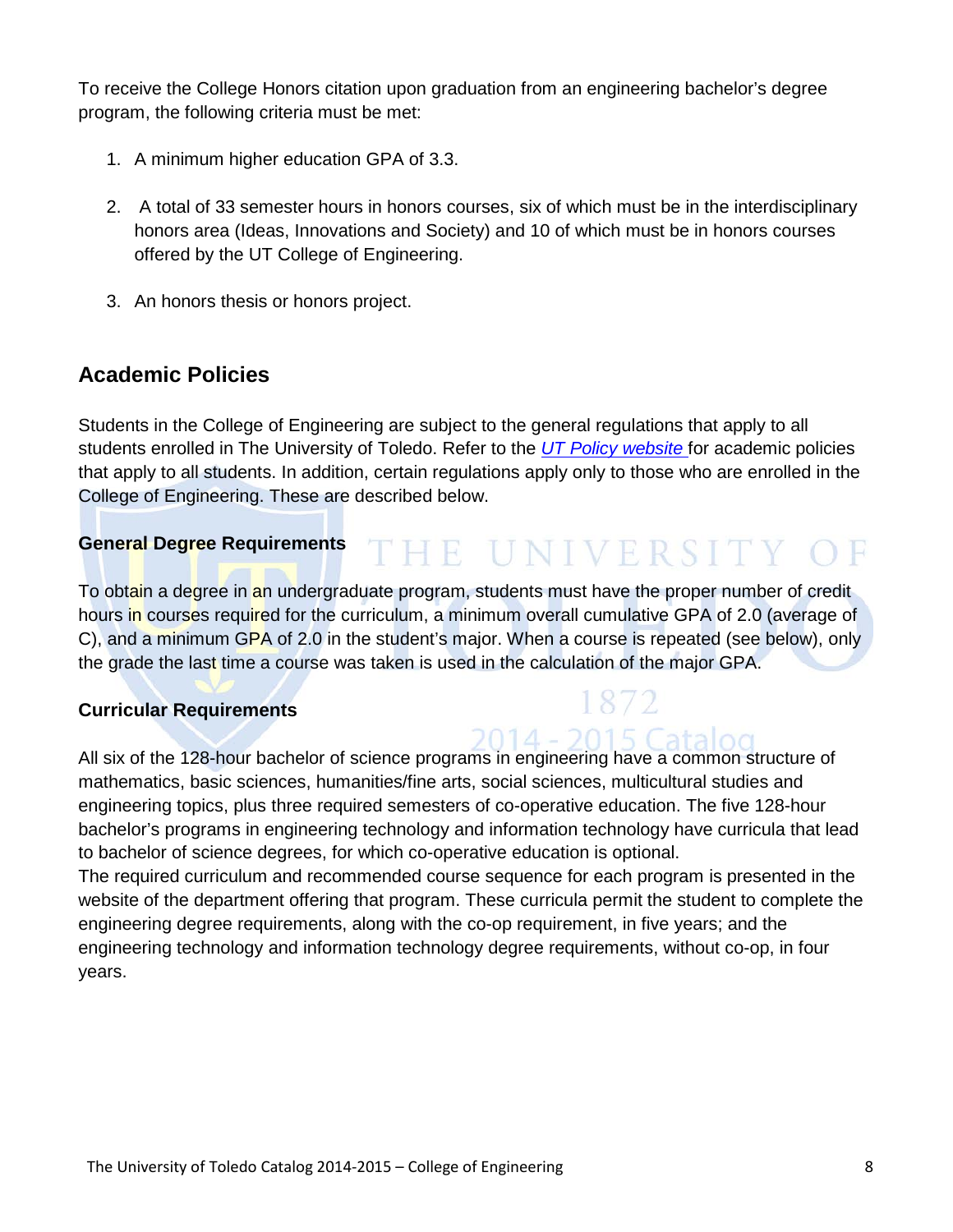## **University Core Curriculum**

All degree candidates are required to complete between 27 and 30 credit hours of courses that comprise the University General Education/Core Curriculum. The courses are distributed in the areas of English composition, humanities/fine arts, social sciences, natural sciences, mathematics and multi-cultural studies. Completing the University General Education/Core Curriculum will satisfy the humanities/fine arts/social sciences/multicultural requirement in the College of Engineering.

## **Pass/No Credit Option**

Engineering students have the option to take a maximum of two humanities/fine arts/social science/multicultural courses on a pass/no credit basis. Pass/no credit grade forms are available in the Engineering Undergraduate Office (Nitschke Hall Room 1045). The form must be returned to the Registrar's Office before the end of the 15th calendar day of the term.

#### **Repeated Courses/GPA Recalculation**

Students may repeat a previously attempted course. If the grade in the repeated course is higher, the student may petition the college in which the course is taught to have the initial grade excluded from the overall GPA calculation. There is a limit in total credit hours eligible. Complete information about the GPA Recalculation Policy may be found in the *[UT Policy website](http://www.utoledo.edu/policies/)*. Note that all grades, including those for repeated courses, will be included in the determination of eligibility for graduation honors, fellowships, or other distinctions awarded on the basis of GPA. However, when a course in the major is repeated, only the grade the last time the course is taken is used in the major GPA calculation.

## **Required Academic Performance**

## All students are expected to maintain a minimum cumulative GPA of 2.0. A student who achieves

less than a 2.0 GPA the first semester will be placed on probation and is expected to make marked advancement in subsequent semesters in order to achieve an overall 2.0 GPA. Anything less will lead to suspension or dismissal according to the policy outlined in the next section.

After 100 hours have been attempted, students should request a degree audit from their undergraduate director to formulate plans for completion of the program and obtain the necessary approval of the associate dean of undergraduate studies. Preparation of the final two-semester schedule should be completed to assure that the degree requirements will be met. Application for graduation should be made to the Registrar's Office before the published deadline, in accordance with the procedures noted in the General Section of this catalog.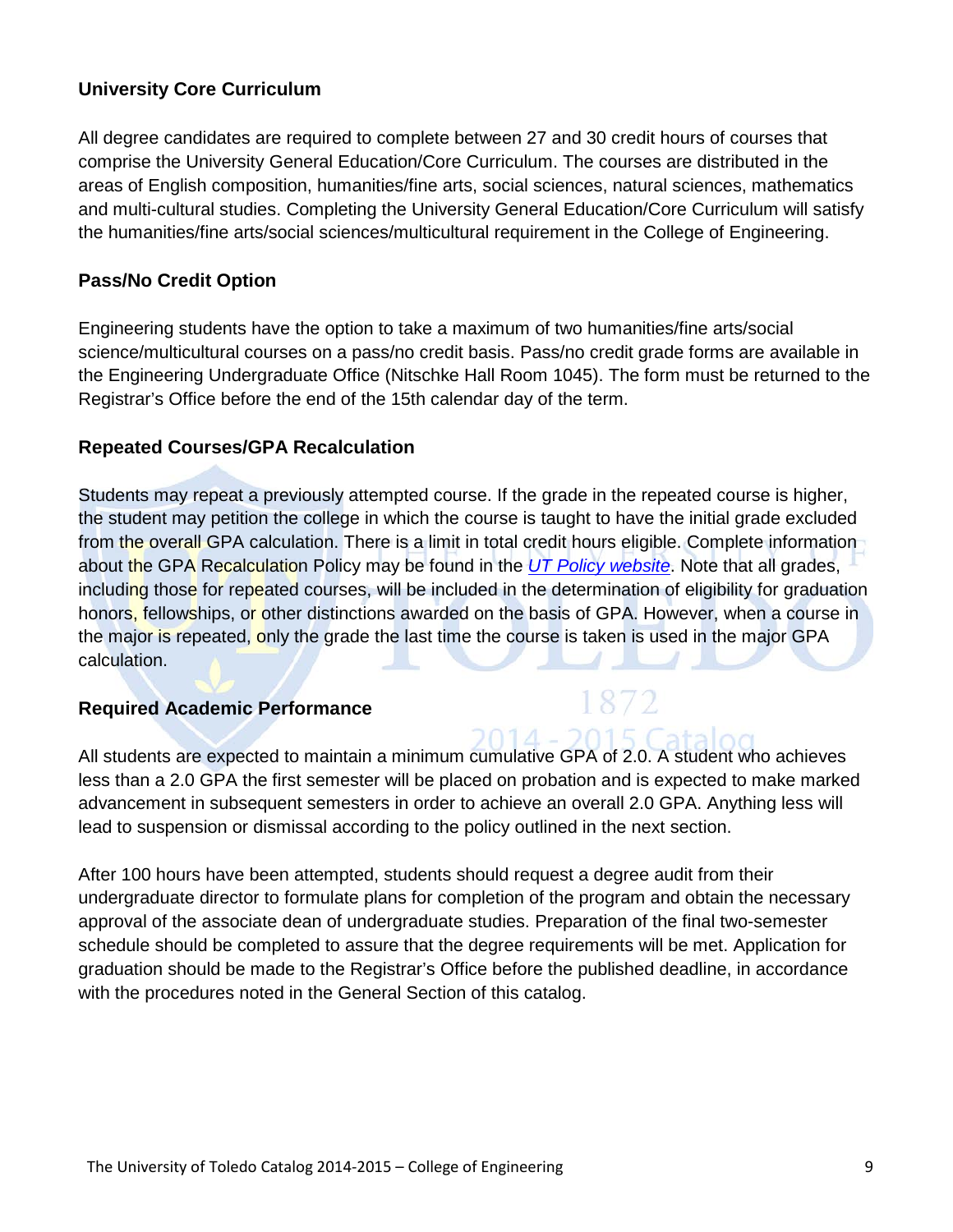## **Probation, Suspension, Readmission and Dismissal**

After each semester, each student's progress is reviewed. Students who do not meet the minimum academic achievement level will be placed on probation or, if already on probation, may be suspended or dismissed from the college according to the rules below:

#### **Probation**

1. A student whose cumulative GPA is less than 2.0 will be placed on probation. In successive semesters, a student may remain in school as long as he/she continues to earn a GPA greater than 2.0 in each term. However, the student will remain on probation as long as the cumulative GPA is below 2.0. A student is removed from probation when the cumulative GPA is above 2.0.

2. A student earning a 1.5 GPA or less in any semester, regardless of the overall GPA, will be placed on probation.

3. Students on probation will not be permitted to interview for co-op positions.

#### **Suspension**

1. A student on probation whose cumulative and current semester GPA is below 2.0 will be subject to suspension from the college for one semester.

2. Consideration of a student's petition for reinstatement will be given only after one semester from the date of suspension. In some circumstances, the suspension may be deferred.

## **Readmission**

## 1. Readmission will only be by written petition to the college's associate dean of undergraduate studies. Readmission decisions will be made by the associate dean of undergraduate studies in conjunction with the department to which the student is requesting readmission.

2. The petition must be neatly written and must be received at least one month prior to the start of the semester the student desires to return.

#### **Dismissal**

1. If readmission is granted after a suspension, the student will be subject to dismissal from the college unless he/she earns a semester GPA greater than 2.0 each term until the cumulative GPA is above 2.0.

2. Further consideration of a student's petition for reinstatement will be given only after one year from the date of dismissal.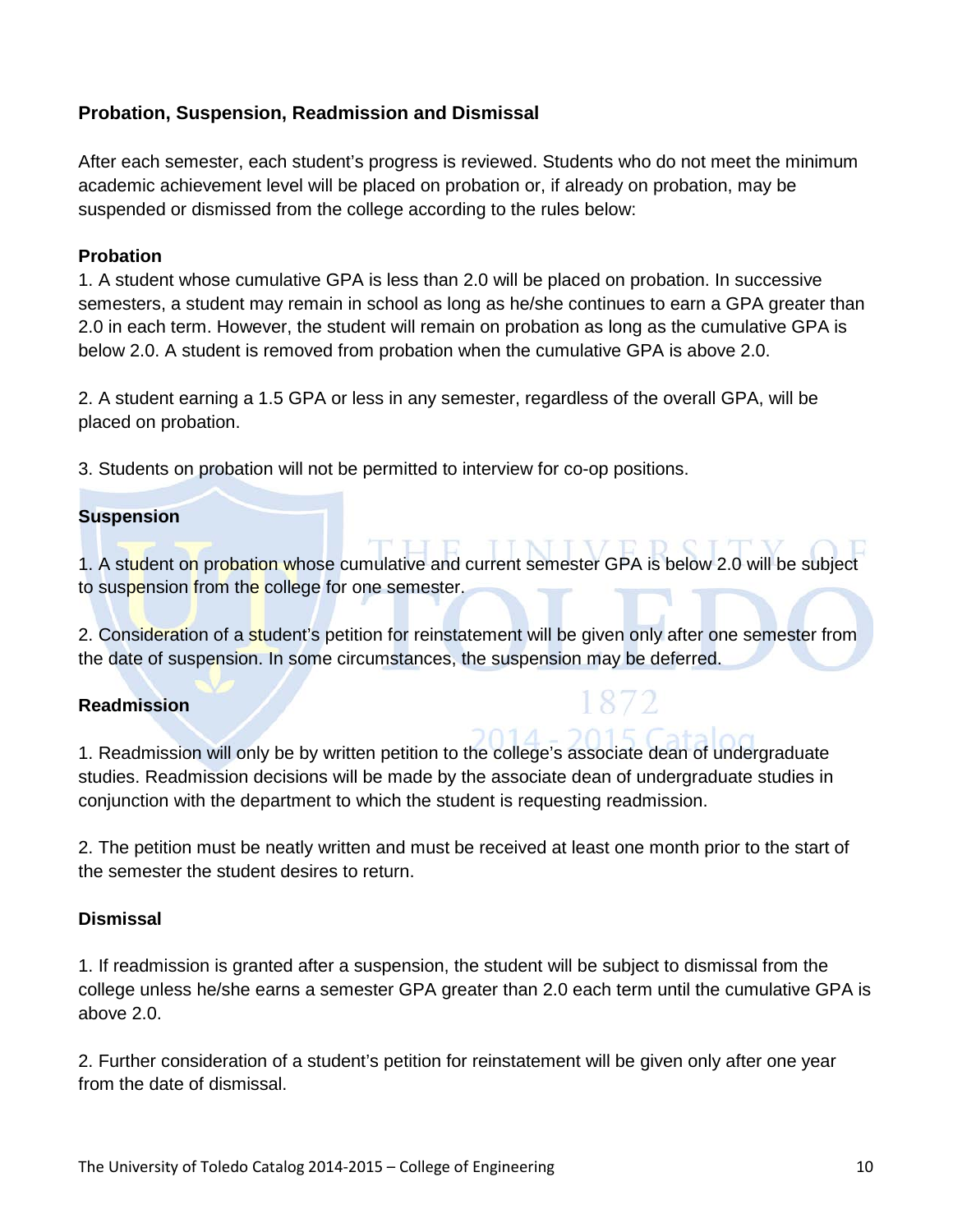## **Professional Registration**

Registration by the State of Ohio as a Professional Engineer is important for professional practice and requires four to eight years of engineering experience after graduation. However, the first step is applying for and passing the Fundamentals of Engineering (FE) examination, formerly known as the Engineer-in-Training (EIT) exam. Starting in 2014 a computer-based exam is given during four twomonth windows each year at testing centers around the state. Application deadlines, however, are several months earlier. All engineering graduates are strongly encouraged to take the FE near their date of graduation and are permitted to sit for the exam during their final semester of enrollment prior to graduation. After four years of acceptable engineering experience, the State Board of Registration will permit the engineering graduate to take the Professional Engineers (PE) examination. Engineering technology graduates must pass the FE exam and need a minimum of eight years of engineering experience before taking the PE exam.

Applications should be filed to meet published deadlines of the National Council of Examiners for Engineering and Surveying and the State Board of Registration in Columbus. Additional information is available in the Office of Undergraduate Studies, from the Secretary of the Board of Registration for Professional Engineers and Surveyors, 77 S. High St., Columbus, OH 43266-0314, www.ohiopeps.org, or from the National Council of Examiners for Engineering and Surveying Web site at [http://ncees.org.](http://ncees.org/)

## **Undergraduate Degree Programs of Study**

The bachelor of science programs in engineering demonstrate that their graduates attain the following outcomes:

a.) an ability to apply knowledge of mathematics, science, and engineering and of

b.) an ability to design and conduct experiments, as well as to analyze and interpret data

c.) an ability to design a system, component, or process to meet desired needs within realistic constraints such as economic, environmental, social, political, ethical, health and safety, manufacturability, and sustainability

- d.) an ability to function on multidisciplinary teams
- e.) an ability to identify, formulate, and solve engineering problems
- f.) an understanding of professional and ethical responsibility
- g.) an ability to communicate effectively

h.) the broad education necessary to understand the impact of engineering solutions in a global, economic, environmental, and societal context

- i.) a recognition of the need for, and an ability to engage in life-long learning
- j.) a knowledge of contemporary issues

k.) an ability to use the techniques, skills, and modern engineering tools necessary for engineering practice.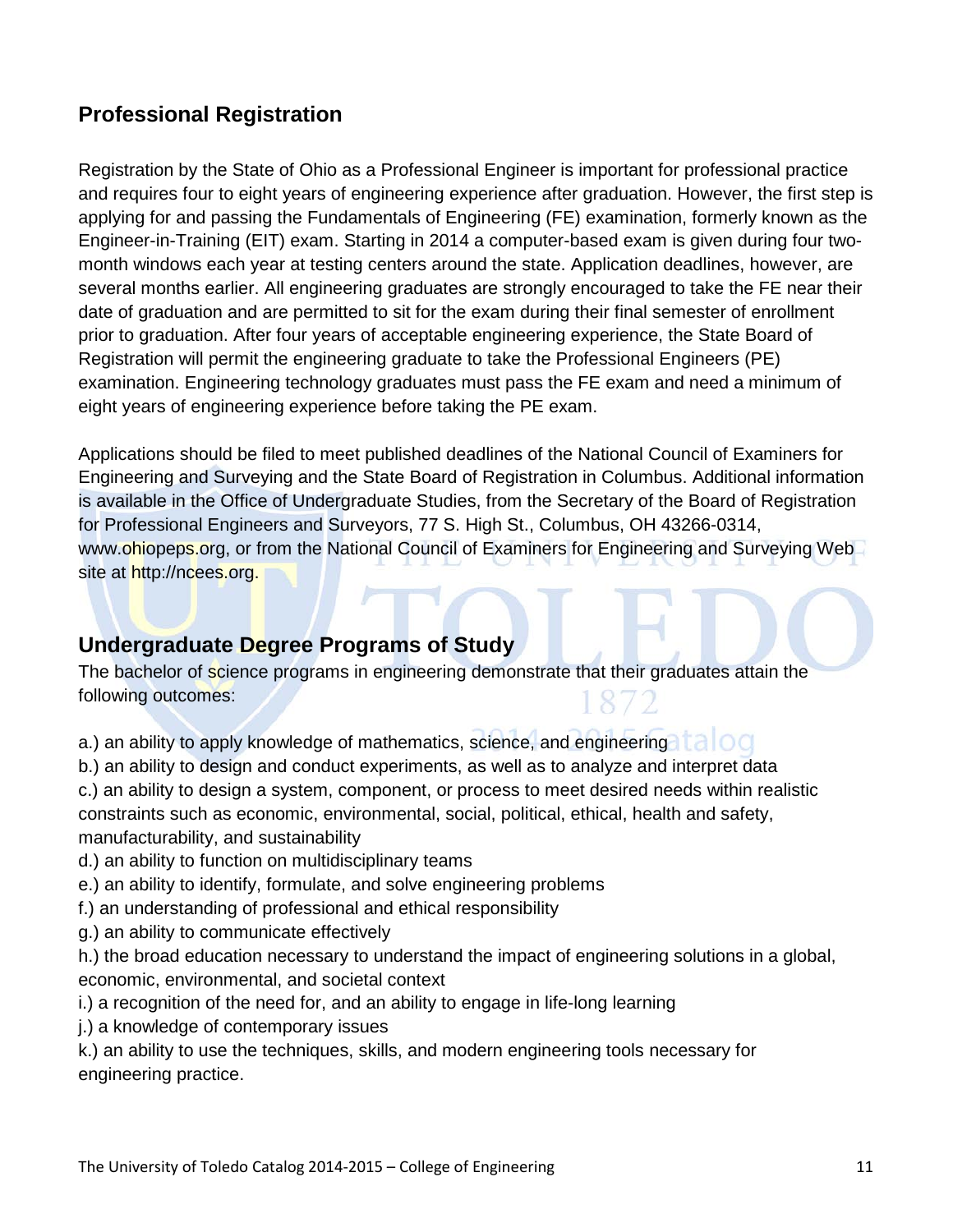The bachelor of science programs in engineering technology demonstrate that their graduates have the following learned capabilities:

a.) an ability to select and apply the knowledge, techniques, skills, and modern tools of their discipline to broadly defined engineering technology activities

b.) an ability to select and apply a knowledge of mathematics, science, engineering, and technology to engineering technology problems that require the application of principles and applied procedures or methodologies

c.) an ability to conduct standard tests and measurements; to conduct, analyze and interpret experiments; and to apply experimental results to improve processes

d.) an ability to design systems, components, or processes for broadly-defined engineering technology problems appropriate to program educational objectives

e.) an ability to function effectively as a member or leader on a technical team

f.) an ability to identify, analyze and solve broadly-defined engineering technology problems

g.) an ability to apply written, oral, and graphical communication in both technical and nontechnical environments; and an ability to identify and use appropriate technical literature

h.) an understanding of the need for and an ability to engage in self-directed continuing professional development

i.) an understanding of and a commitment to address professional and ethical responsibilities including a respect for diversity

j.) a knowledge of the impact of engineering technology solutions in a societal and global context, and

k.) a commitment to quality, timeliness, and continuous improvement.

The bachelor of science programs in computer science and engineering, computer science and engineering technology and information technology enable their students to attain, by the time of graduation: 2014 - 2015 Catalog

a.) An ability to apply knowledge of computing and mathematics appropriate to the discipline

b.) An ability to analyze a problem, and identify and define the computing requirements appropriate to its solution

c.) An ability to design, implement, and evaluate a computer-based system, process, component, or program to meet desired needs

d.) An ability to function effectively on teams to accomplish a common goal

e.) An understanding of professional, ethical, legal, security and social issues and responsibilities

f.) An ability to communicate effectively with a range of audiences

g.) An ability to analyze the local and global impact of computing on individuals, organizations, and society

h.) Recognition of the need for and an ability to engage in continuing professional development

i.) An ability to use current techniques, skills, and tools necessary for computing practice.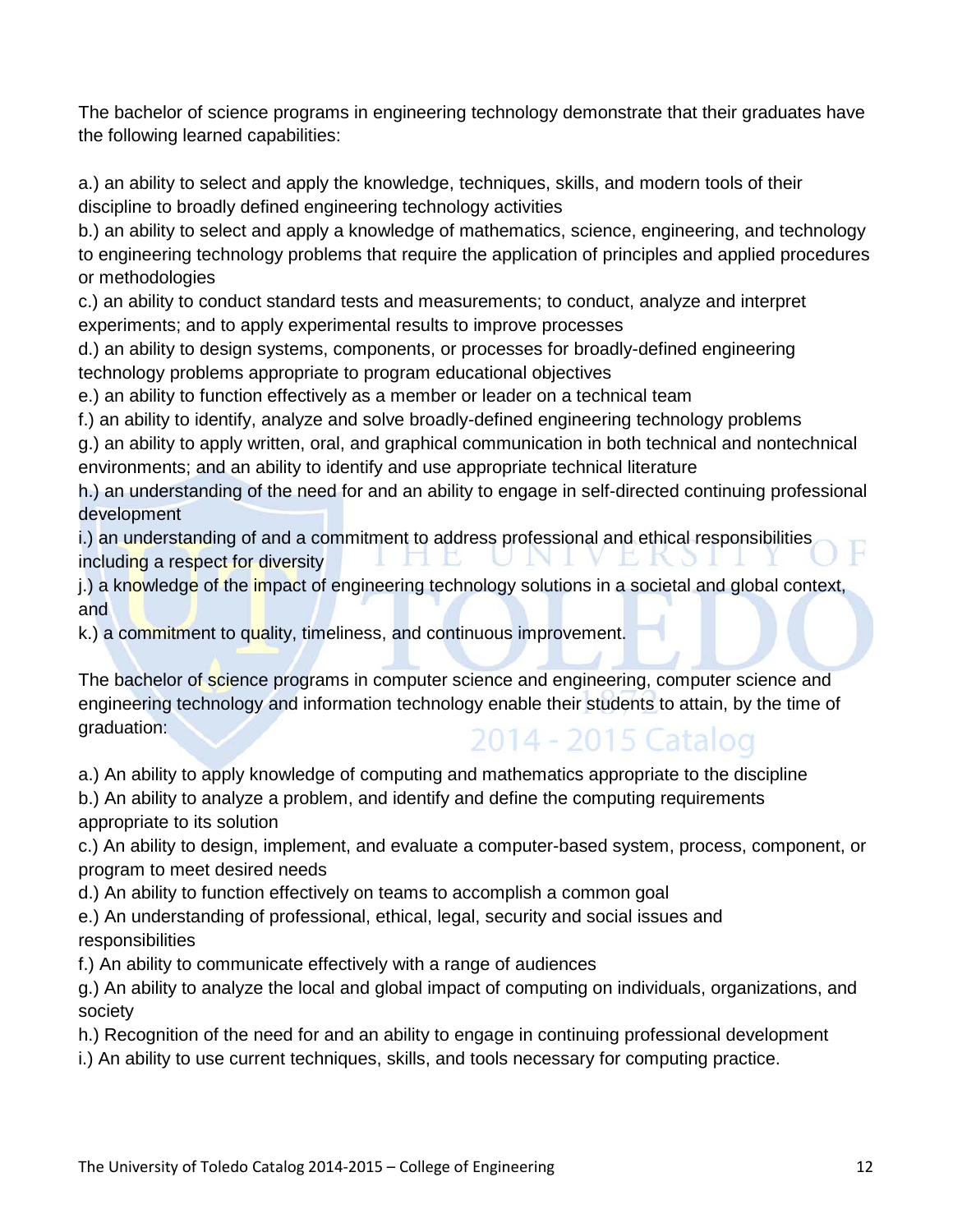## **Minor in Computer Science and Engineering**

Students may earn a minor in computer science and engineering (CSE) by completing the six required courses listed below, plus two courses selected from the list of advanced courses. To be eligible to register for these courses, students must be coded as CSE minor candidates and have successfully completed MATH 1850 and MATH 1860. A GPA of 2.0 is required in the EECS courses.

#### **Required courses:**

EECS 1100 Digital Logic Design .............4 EECS 1510 Introduction to Object Oriented Programming 3 EECS 2500 Linear Data Structures .........3 EECS 2510 Nonlinear Data Structures ....3 EECS 2520 Discrete Structures ...............3 EECS 2110 Computer Architecture and Organization 3

## **Advanced courses (select two):**

EECS 3540 Operating Systems and Systems Programming 3 EECS 3100 Microsystems Design ...........4 EECS 3500 Formal Languages and Automata 3 **IVERSITY** EECS 3550 Software Engineering ...........3 EECS 4130 Digital Design ......................3 EECS 4500 Programming Language Paradigms 3 EECS 4510 Translation Systems ............4 EECS 4530 Computer Graphics I ............4 EECS 4560 Database Systems I ............3

#### **Special Programs for Undergraduates**  2015 Catalog

## **Minor in Business Administration**

Engineering students may earn a minor in business administration by earning a C or better in six business courses, plus at least one economics course. The economics requirement for the minor may be satisfied with MIME 2600 or with ECON 1150 and 1200. The six business courses must include BUAD 2040, while the other five may be selected from the list in the College of Business and Innovation section. For students whose goal is to earn an M.B.A., the following six courses are recommended:

- BUAD 2040 Financial Accounting Information
- BUAD 2050 Accounting for Business Decision Making
- BUAD 3010 Principles of Marketing
- BUAD 3020 Principles of Manufacturing and Service Systems
- BUAD 3030 Managerial and Behavioral Processes in Organizations
- BUAD 3040 Principles of Financial Management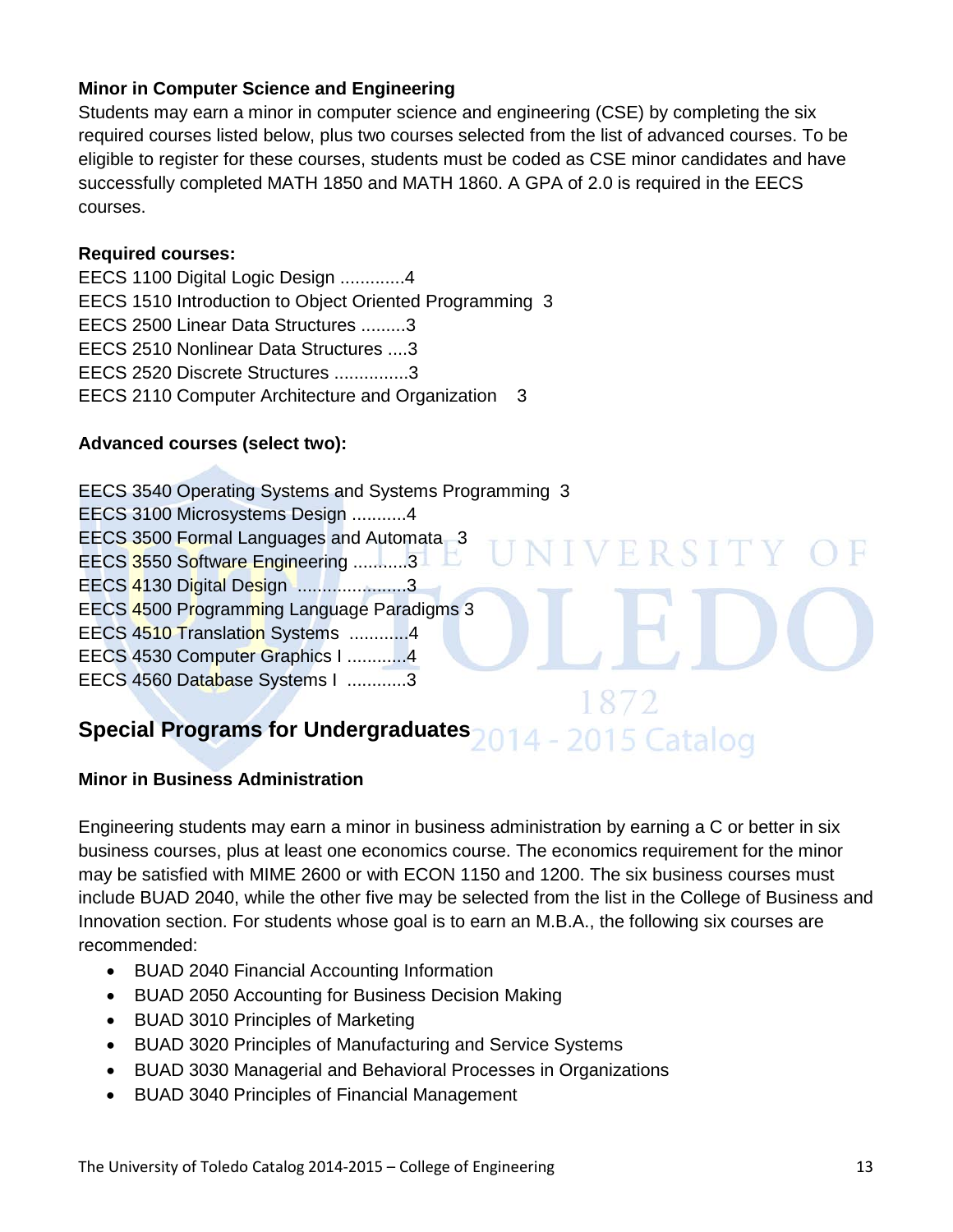Students not interested in an M.B.A. may wish to make substitutions in this list. For example, IBUS 3150, Understanding Cultural Differences for Business, could be used in place of any of the above courses except BUAD 2040, to simultaneously satisfy part of the multicultural requirement in the University Core Curriculum. The flexibility of the requirements allows students to focus in areas such as marketing, sales, finance, management or entrepreneurship.

Students must be sophomores to take the 2000-level business courses and juniors to take the 3000 level courses. Also, BUAD 2040 must be taken before BUAD 3040, and the economics requirement must be satisfied before taking BUAD 3010. Otherwise, business prerequisites are waived for engineering students. Students should register with the College of Business and Innovation to become candidates for the business minor.

Students in the mechanical engineering program may use one of the business courses as a technical elective. Students in the civil or electrical engineering programs may use one of the business courses as a technical elective if they complete the business minor requirements. Students in the chemical or computer science and engineering program may use business courses as free electives. Students in engineering technology programs may use one or more of the business courses as professional development electives.

Students interested in a business minor should consult advisers in the College of Business and Innovation and the College of Engineering.

## **Early Admission to Master of Science in Engineering**

The College of Engineering offers students currently enrolled in a bachelor of science in engineering program at The University of Toledo an opportunity to begin work toward a master of science degree in engineering. This option offers talented students who intend to continue their education beyond the B.S. a unique opportunity to begin their graduate research activities at an earlier stage in their career and proceed into the graduate programs in a timely manner.

Up to nine semester credit hours of graduate-level technical elective or required courses may be applied toward the B.S. degree in lieu of selected undergraduate elective courses, subject to specific departmental restrictions. Only 5000-level or higher engineering courses taken at The University of Toledo may be applied toward this option. In addition, an approved M.S. plan of study must be filed indicating those courses that will be accepted in lieu of specific B.S. course requirements. Application and admission requirements are described in the graduate section of the catalog.

Normally, the B.S. engineering degree programs (with co-op) require five years and the M.S. engineering degree programs require an additional two years. It is anticipated that by participating in this option, a total of six years will be required for the completion of both degrees.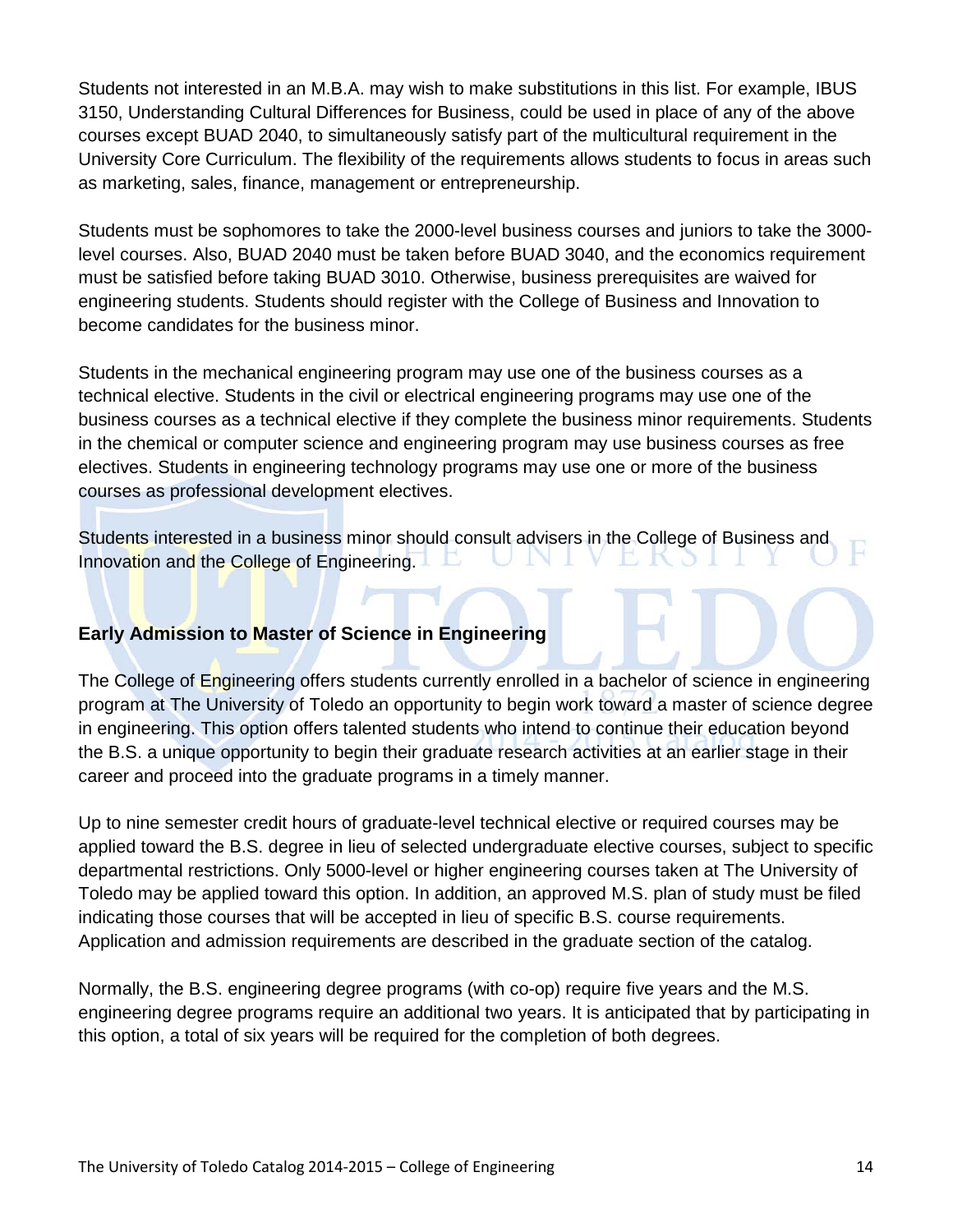## **Joint B.S. in Engineering or Engineering Technology/M.B.A. Program**

The College of Business and Innovation, in conjunction with the College of Engineering, offers a program whereby a student may earn a bachelor of science in engineering or engineering technology and a master of business administration (M.B.A.). This program provides a unique opportunity to combine business and engineering skills to prepare graduates for global competitiveness and supports the mission to prepare corporate leaders for the future. The program should be particularly attractive to students who want to start their own company or who simply want to develop an appreciation for how engineering and business complement each other.

This program will allow engineering students in their final two semesters of study to begin taking M.B.A. courses while completing their B.S. Students with senior standing may be formally admitted in-to the M.B.A. program and can complete the M.B.A. at the end of six years of study. The business undergraduate prerequisites can be satisfied as part of the undergraduate curriculum.

To be admitted to the program, students must have senior standing, score a minimum of 450 on the Graduate Management Admissions Test (GMAT) and have at least a 3.0 cumulative GPA. Students also must have completed the requirements for the business minor. The business minor courses should be chosen carefully however, as not all business minor courses can be used towards the M.B.A. The six business courses listed in the business minor section plus MIME 2600 or ECON 1150 and 1200 satisfy the basic core prerequisite requirement for the M.B.A. program for engineering students.

Students who wish to pursue the program should inform the associate dean of undergraduate studies in the College of Engineering during their junior year and complete the GMAT by the end of their junior year. Students should submit completed application materials to the Graduate School for admission to the M.B.A. program before the fall semester of their senior year.

Upon admission to the program by the Graduate School and the College of Business and Innovation, students will be classified as special provisional graduate students so that they may take graduate courses while completing the bachelor of science degree requirements. Students' special status must be tracked by the M.B.A. office to assure AACSB compliance. Also, the B.S. in engineering or engineering technology must be granted in a semester prior to graduating with the M.B.A.

To satisfy the requirements for the M.B.A., students must complete all of the core and elective required courses in the M.B.A. program. By choosing the correct courses, this may be accomplished with six undergraduate and 11 graduate-level business courses.

Normally, the B.S. engineering degree programs (with co-op) require five years, and the M.B.A. would require an additional two years. It is anticipated that by enrolling in the two programs simultaneously, a total of six years will be required for completion of both degrees. Similarly, for engineering technology students, the degree program normally requires four years, and the M.B.A. program would require an additional two years. It is anticipated that by enrolling in the two programs simultaneously, a total of five and one half years will be required for completion of both degrees.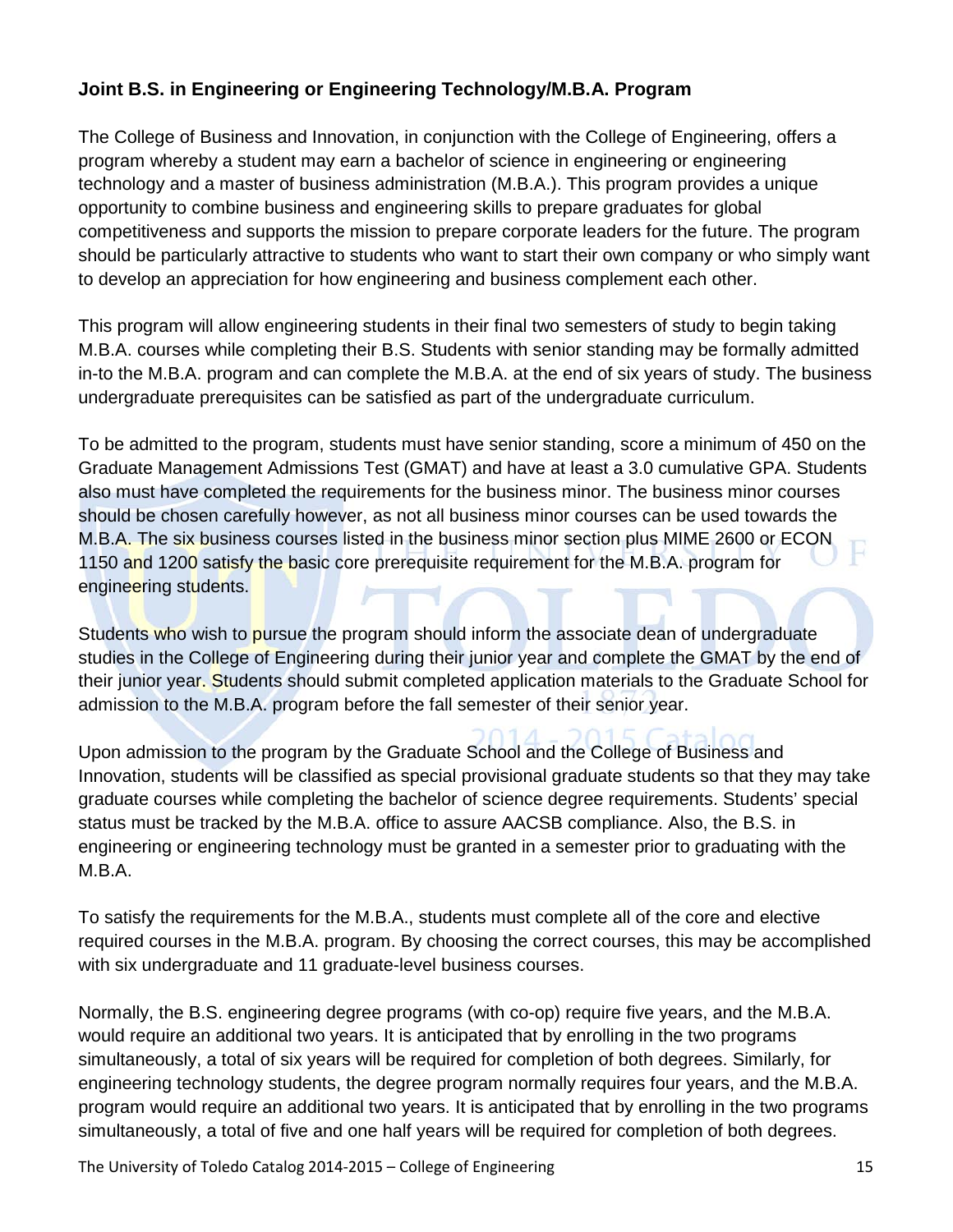## **Guaranteed Admission Program to the University of Toledo College of Law**

Students who graduate with a bachelor of science degree from the College of Engineering, have a minimum GPA of 3.4, an LSAT score at or above the 50th percentile, and who have not committed an act or acts involving moral turpitude (e.g., a felony, an academic suspension) will be guaranteed admission to The University of Toledo College of Law upon submission of a completed application.

## **College of Engineering Faculty**

## **Department of Bioengineering**

**Halim Ayan**, 2012, assistant professor B.S., Ege University; Ph.D., Drexel University

**Brent D. Cameron**, 2000, associate professor B.S.B.E., M.S.B.E., Ph.D., Texas A&M University

**Ronald L. Fournier**, 1985, professor B.S.Ch.E., M.S.Ch.E., Ph.D., The University of Toledo; P.E. (Ohio) R S I T Y

**Vijay K. Goel**, 2000, distinguished university professor & McMaster/Gardner endowed chair B.E., Panjabi University; M.E., Roorkee University; Ph.D., University of New South Wales

**Mohamed Samir Hefzy**, 1987, professor and associate dean of graduate studies B.S., Cairo University; B.S., Ainshams University; M.S., Ph.D., University of Cincinnati

**Jian-yu Lu**, 1997, professor B.S.E.E., Fudan University; M.S., Tongji University; Ph.D., Southeast University

**Scott C. Molitor**, 2000, associate professor and undergraduate program director B.S.E., University of Michigan; Ph.D., Johns Hopkins University School of Medicine

**Arunan Nadarajah**, 1996, professor and chair B.Tech.Ch.E., Indian Institute of Technology; M.S.Ch.E., Ph.D., University of Florida

**Patricia A. Relue**, 1993, professor and graduate program director B.S.Ch.E., The University of Toledo; M.S.ChE., Ph.D., University of Michigan

**Eda Yildirim-Ayan**, 2010, assistant professor B.S. Ege University; M.S., Izmir Institute of Technology; Ph.D., Drexel University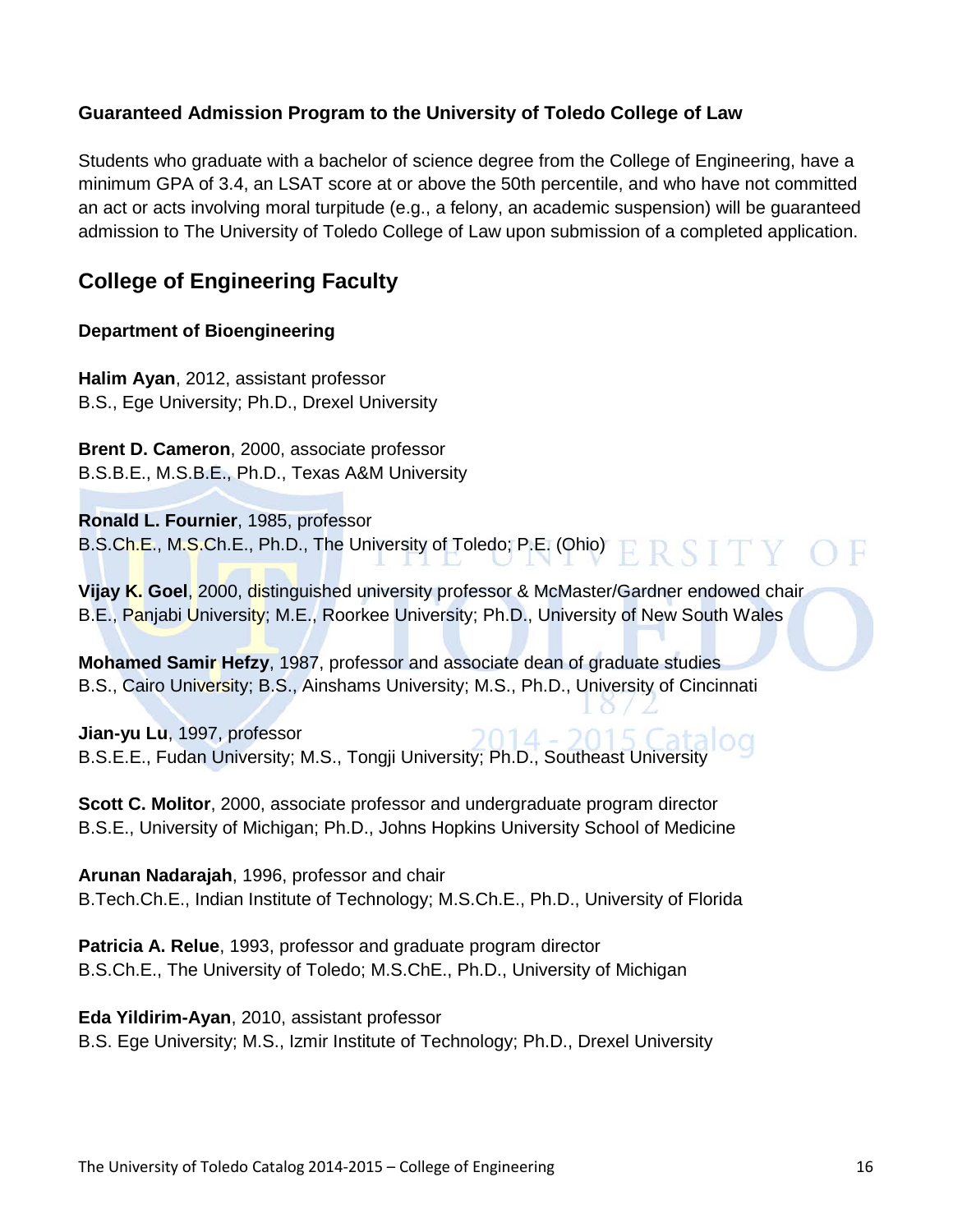#### *Emeritus Faculty*

**Demetrios D. Raftopoulos**, 1967, professor emeritus B.S.C.E., Widener College; M.S.C.E., University of Delaware; Ph.D., Pennsylvania State University; P.E. (Pennsylvania, Ohio, New Jersey)

## **Vikram J. Kapoor**, 1994, professor & dean emeritus

M.S., Ph.D., Lehigh University

## **Department of Chemical and Environmental Engineering**

**Maria R. Coleman**, 1998, professor

B.S., Ch. E., Louisiana Tech University; Ph.D., The University of Texas at Austin; PE (Arkansas)

**Isabel C. Escobar**, 2000, professor and interim asst. dean for research development and outreach B.S.Env.E., M.S.Env.E., Ph.D., University of Central Florida

**Dong-Shik Kim**, 2000, associate professor and undergraduate program director B.S.Ch.E., M.S.Ch.E., Seoul National University; Ph.D., University of Michigan

**Yakov Lapitsky**, 2009, associate professor B.S. Chemistry, B.S.ChE., University of Minnesota; Ph.D. Chemical Engineering, University of Delaware

**Steven E. LeBlanc**, 1980, professor and executive associate dean of academic affairs B.S.Ch.E., The University of Toledo; M.S.Ch.E., Ph.D., University of Michigan; PE (Ohio)

**G. Glenn Lipscomb**, 1994, professor and chair B.S.Ch.E., University of Missouri - Rolla; Ph.D., University of California - Berkeley

**Constance A. Schall**, 1997, professor and graduate program director B.S.Ch.E., Cornell University; M.S.Ch.E., Ph.D., Rutgers University; PE (New Jersey)

**Sasidhar Varanasi**, 1984, professor B.S.Ch.E., Andhra University; M.S., Indian Institute of Technology; Ph.D., State University of New York

**Sridhar Viamajala**, 2009, associate professor B.Tech (Hons) Chemical Engineering, Indian Institute of Technology; Ph.D. Chemical Engineering, Washington State University

**Prestige Faculty Martin A. Abraham**, 1996, professor B.S.Ch.E., Rensselaer Polytechnic Institute; Ph.D., University of Delaware; PE (Oklahoma)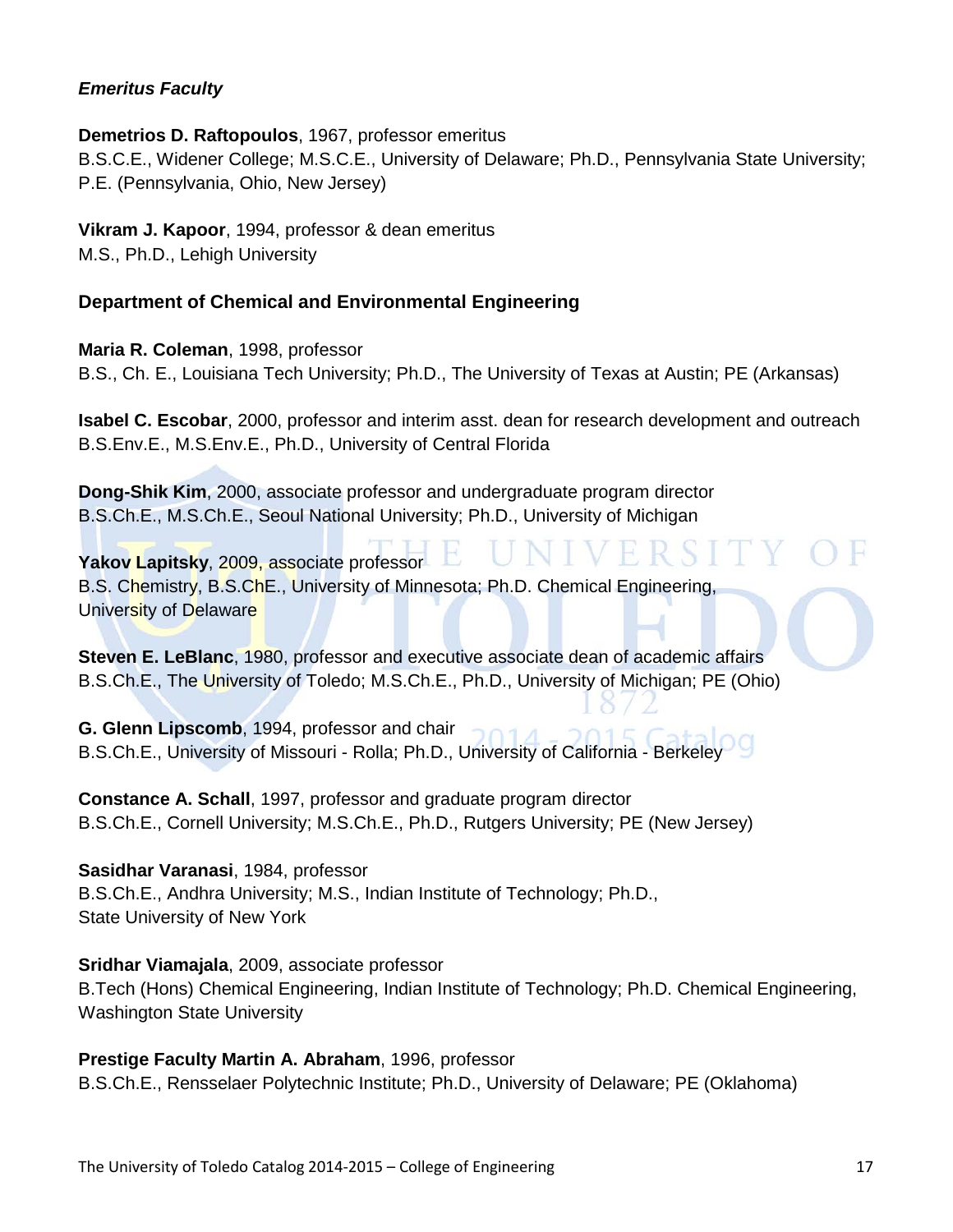## *Emeritus Faculty*

**Gary F. Bennet**t, 1963, professor emeritus B.Sc., Queen's University; M.S.E., Ph.D., University of Michigan; PE (Ontario)

## **John P. Dismukes**, 1996, professor emeritus

B.S., Auburn University; Ph.D., University of Illinois

**Saleh A. Jabarin,** 1987, distinguished university professor emeritus B.A., Dartmouth College; M.S., Polytechnic Institute of New York; Ph.D., University of Massachusetts

**Millard L. Jones**, 1966, professor emeritus B.S.Ch.E., University of Utah; M.S.Ch.E., Ph.D., University of Michigan

**James W. Lacksonen**, 1967, professor emeritus B.Ch.E., M.S., Ph.D., The Ohio State University; PE (Ohio)

**Leslie E. Lahti**, 1967, professor emeritus

B.S.Ch.E., Tri-State College; M.S.Ch.E., Michigan State University; Ph.D., Carnegie Mellon University, PE (Ohio) Ð

**Bruce E. Poling**, 1990, professor emeritus B.Ch.E., M.Sc., The Ohio State University; Ph.D., University of Illinois; PE (Missouri)

## **Department of Civil Engineering**

**Defne Apul**, 2004, associate professor B.S., Ch.E., Bogazici University; M.S. Env.E., Michigan Technological University; Ph.D., University of New Hampshire; E.I. (New Hampshire)

**Yein Juin Eddie Chou**, 1989, professor B.S., M.S.C.E., National Taiwan University; Ph.D., Texas A & M University; PE (Ohio)

**Cyndee Gruden**, 2003, associate professor B.S.C.E, M.S., University of New Hampshire; Ph.D., University of Colorado at Boulder; PE (New Hampshire)

**Ashok Kumar**, 1980, professor and chair B.S.E., Aligarth University; M.S., University of Ottawa; Ph.D., University of Waterloo; PE (Alberta)

**Douglas K. Nims**, 1991, associate professor B.S.C.E., M.S., The Ohio State University; M.B.A., University of Michigan; Ph.D., University of California - Berkeley; PE (California)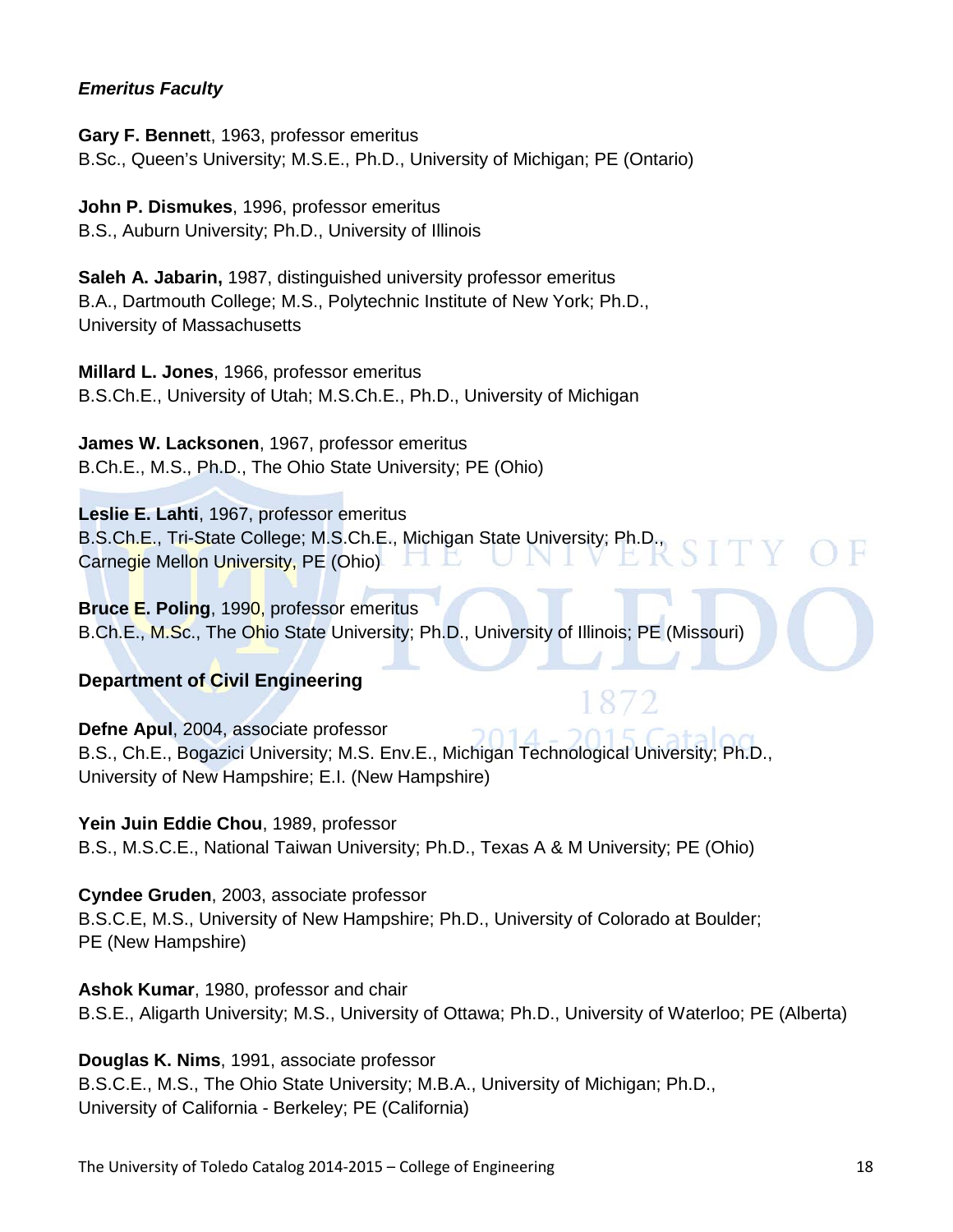**Azadeh Parvin,** 1993, associate professor

B.S.C.E., M.S., D.Sc., George Washington University

**Brian W. Randolph**, 1987, professor, honors director and senior associate dean of undergraduate studies

B.S.C.E., M.S., University of Cincinnati; Ph.D., The Ohio State University; PE (Ohio)

**Youngwoo Seo**, 2009, associate professor

B.S., MS Civil Engineering, Sungkyunkwan University; Ph.D., Environmental Engineering, University of Cincinnati

## *Emeritus Faculty*

**Donald I. Angelbeck**, 1971, professor emeritus B.S.C.E., M.S.C.E., Washington University; Ph.D., Purdue University; PE (Ohio, Michigan)

**Gerald R. Frederick**, 1966, professor emeritus B.S.C.E., The University of Toledo; M.S., Ph.D., Purdue University; PE (Ohio)

**Kuan-Chen Fu**, 1967, professor emeritus B.S.C.E., Taiwan College of Engineering; M.S.C.E., Ph.D., University of Notre Dame; PE (Indiana)

**Jiwan D. Gupta**, 1980, professor emeritus B.E.C.E, University of Jabalpur; Ph.D., University of Waterloo; PE (Ohio)

**Andrew G. Heydinger**, 1982, professor emeritus B.S.C.E., University of Cincinnati; M.S.C.E., University of Pittsburgh; Ph.D., University of Houston; PE (Ohio) 2014 - 2015 Catalog

**Benjamin Koo**, 1965, professor emeritus B.S.C.E., St. John's University in Shanghai; M.S., Ph.D., Cornell University; PE (Ohio, New York)

**Naser Mostaghel**, 1990, professor emeritus B.S., Abadan Institute of Technology; M.S., Ph.D., University of California - Berkeley; PE (Iran)

**George J. Murnen**, 1958, professor emeritus B.S.C.E., The University of Toledo; M.S., University of Illinois; Ph.D., University of Notre Dame; PE (Ohio)

**Mark A. Pickett**, 1983, professor emeritus B.S.C.E., Marquette University; M.S.C.E., Ph.D., University of Connecticut; PE (Ohio, Wisconsin)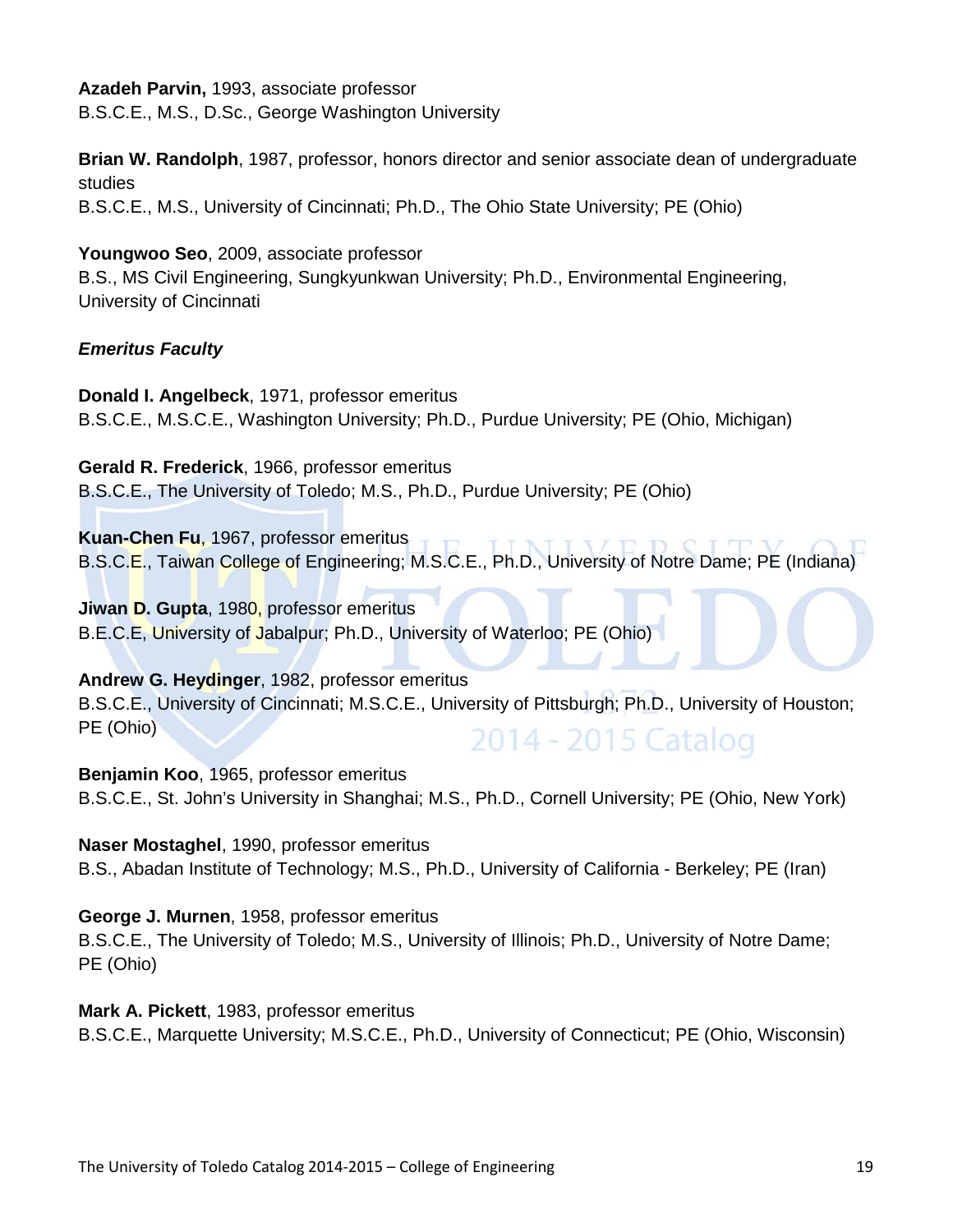## **Department of Electrical Engineering and Computer Science**

**Mansoor Alam**, 1989, professor, graduate program director and chair B.S.E.E, Aligarth University; M.S., Ph.D., Indian Institute of Science

**Jackson Carvalho**, 2008, associate professor

M.S., Electrical Engineering, University of Maine; PhD, Computer Science, University of Western Ontario, Canada

**Vijay Devabhaktuni**, 2008, professor B.Eng. M.Sc. Birla Institute of Technology and Science, India; Ph.D. Carleton University; Canada

**Daniel Georgiev**, 2006, associate professor M.S., Physics, Sofia University, Blugaria; Ph.D., Electrical and Computer Engineering and Computer Science, University of Cincinnati

## **Gerald R. Heuring**, 1987, assistant professor

B.S.C.S.E., B.S.I.E., M.S.I.E., The University of Toledo; Ph.D., University of Illinois - Urbana/Champaign

'HE UNIVERSITY O **Mohsin M. Jamali**, 1984, professor B.S.E.E., Aligarth University; M.S.E.E., University of Saskatchewan; Ph.D., University of Windsor

**Rashmi Jha**, 2008, associate professor B.Tech., Indian Institute Of Technology, Kharagpur; M.S.E.E., Ph.D., North Carolina State University

015 Catalog

**Anthony D. Johnson**, 1988, associate professor Dip. Ing. (Electrical Engr.), Ph.D., University of Belgrade

**Weng Kang**, 2000, associate professor M.S., Physics, Ohio University; M.S., Ph.D., Electrical Engineering, University of Tennessee

**Devinder Kaur**, 1989, associate professor M.S. (Physics), Panjab University; M.S. (Medical Physics), University of Aberdeen; M.S., Ph.D., Wayne State University

**Junghwan Kim**, 1988, professor B.S., Seoul National University; M.S., Ph.D., Virginia Polytechnic Institute & State University; PE (Ohio)

**Henry F. Ledgard**, 1989, professor B.S. (E.E.), Tufts University; M.S., Ph.D., Massachusetts Institute of Technology

**Richard G. Molyet**, 1980, lecturer, undergraduate program director and professor emeritus B.S.E.E., M.S.E.E., Ph.D., The University of Toledo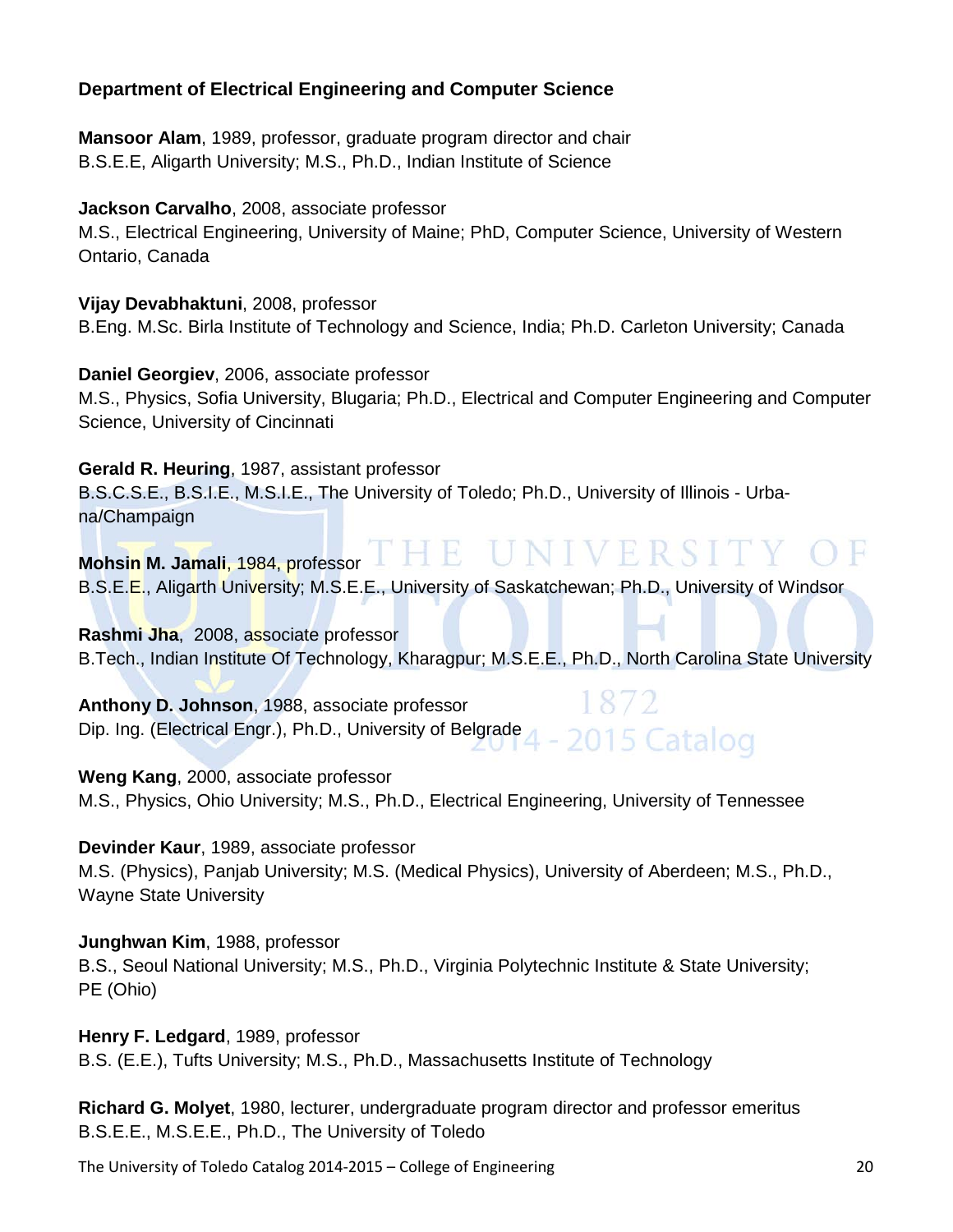#### **Mohammed Y. Niamat**, 1990, professor

B.Sc. (E.E.), M.E., Aligarth University; M.Sc., University of Saskatchewan; Ph.D., The University of Toledo

**Ezzatollah Salari**, 1985, professor B.S.E.E., Iran College of Science & Technology; M.S., Ph.D., Wayne State University

#### **Gursel Serpen**, 1993, associate professor

B.S.E.E., Air Force Academy - Turkey; M.S.E.E., Air Force Institute of Technology; Ph.D., Old Dominion University

**Lawrence Thomas**, 2010, assistant professor B.A., Computer Science, University of Tennessee; M.S., Ph.D., Computer Science, Vanderbilt University

**Lingfeng Wang**, 2009, assistant professor B.S. and M.S. from Zhejiang University, China; M.S. from National University of Singapore

THE UNIVERSI

## *Emeritus Faculty*

**Adel H. Eltimsahy**, 1968, professor emeritus B.S.E.E., Cairo University; M.S.E.E., Ph.D., University of Michigan

**Donald J. Ewing**, 1954, professor emeritus B.S.E.E., The University of Toledo; M.S.E.E., Massachusetts Institute of Technology; Ph.D., University of Wisconsin

2014 - 2015 Catalog **John Hemdal**, 1986, professor emeritus B.S.E.E., M.S.E.E, Ph.D., E.E., Purdue University

**Vikram J. Kapoor**, 1994, professor and dean emeritus M.S., Ph.D., Lehigh University

**Subhash Kwatra**, 1977, professor emeritus B.E., M.E., Birla Institute; Ph.D., University of South Florida

**Thomas A. Stuart**, 1975, professor emeritus B.S.E.E., University of Illinois; M.E., Ph.D., Iowa State University; PE (Ohio)

## **Prestige Faculty**

**Robert Collins**, NEG endowed chair and professor of physics Ph.D., Harvard University

**Alvin Compaan**, professor and chair, department of physics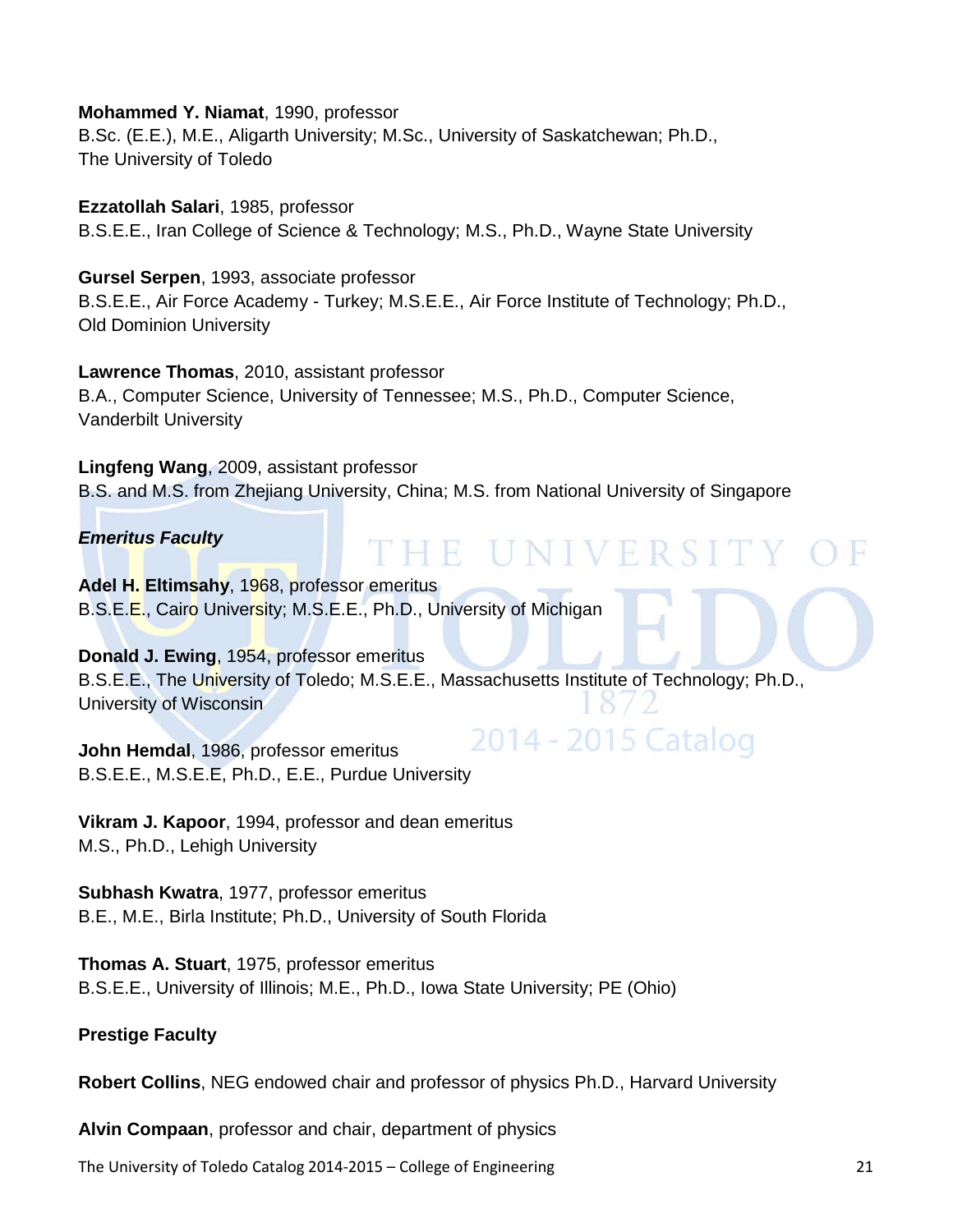**Xunming Deng**, 1996, adjunct professor M.S., Ph.D., University of Chicago

**Sanjay Khare**, assistant professor of physics B.Sc., Bombay University – India; M.Sc., Indian Institute of Technology – India; Ph.D., University of Maryland

**Sylvain Marsillac**, assistant professor of physics PH.D., University of Nantes - France

## **Department of Mechanical, Industrial and Manufacturing Engineering**

**Abdollah A. Afjeh**, 1984, professor and chair B.S.M.E., Arya Mehr University of Technology; M.S.M.E., Ph.D., The University of Toledo; PE (Ohio)

**Lesley Berhan**, 2004, associate professor B.S., University of West Indies; M.S., M. I. T., Ph.D., University of Michigan

UNIVERSITY TR. **Sarit Bhaduri** , 2007, professor B.S., MS Physics, Indian Institute of Technology; Ph.D. State University of New York at Stony Brook

**Mohammad Elahinia**, 2004, associate professor B.S., KN Toosi University of Technology; M.S. Tehran Polytechnic; M.S. Villanova University; Ph.D., Virginia Polytechnic University

**Ali Fatemi**, 1987, distinguished university professor B.S.C.E., M.S.C.E., Ph.D., University of Iowa

# 2015 Catalog

**Matthew Franchetti**, 2008, assistant professor and undergraduate program director B.S., M.S., Ph.D., Industrial Engineering, The University of Toledo; M.B.A., The University of Toledo, PE (Ohio)

**Mohamed Samir Hefzy**, 1987, professor, and associate dean of graduate studies B.S., Cairo University; B.S., Ainshams University; M.S., Ph.D., University of Cincinnati; PE (Ohio)

**Duane Hixon**, 2000, associate professor B.S., M.S., Ph.D. Georgia Institute of Technology

**Ahalapitiya H. Jayatissa**, 2003, professor B.Sc., M.Phil., University of Ruhuna, Sri Lanka; Ph.D., Shizuoka University

**Manish Kumar**, 2012, associate professor B. Tech., Indian Institute of Technology; M.S., Ph.D., Duke University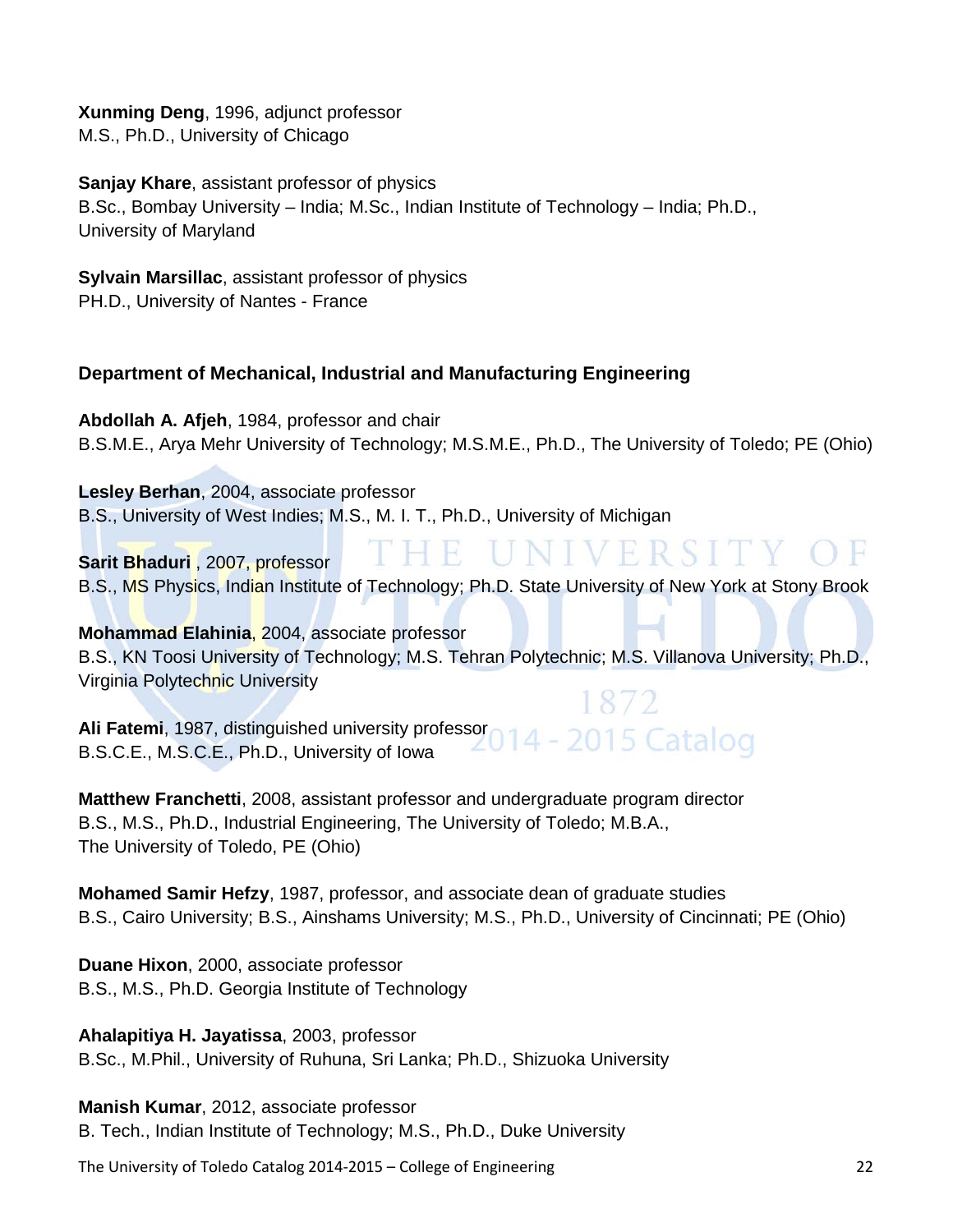**Ioan D. Marinescu**, 1997, professor and director of Precision Micro-Machining Center B.S., M.S., Polytechnic Institute of Budapest; Ph.D., University of Galatzi

**Nagi G. Naganathan**, 1986, professor and dean B.S.M.E., University of Madras, India; M.S.M.E., Clarkson University; Ph.D., Oklahoma State University

**Tsung-Ming Terry Ng**, 1991, professor B.S., M.S., University of Wisconsin; Ph.D., University of California - Berkeley

**Efstratios Nikolaidis**, 2000, professor and graduate program director B.S.E., National Technical University of Athens; M.S., Ph.D., University of Michigan

**Douglas L. Oliver**, 1985, associate professor B.A., University of Washington; M.S.M.E., Ph.D., Washington State University; PE (Ohio)

**Mehdi Pourazady**, 1986, associate professor B.S.M.E., University of Science & Technology - Iran; M.S.M.E., University of Michigan; Ph.D., University of Cincinnati HE UNIVERSITY

**Chunhua Sheng**, 2009, associate professor B.S., M.S., Nanjing University of Aeronautics and Astronautics; Ph.D., Mississippi State University

**Hongyan Zhang**, 2000, associate professor B.S., Jilin University; M.S., Institute of Metal Research, Chinese Academy of Sciences; Ph.D., The Ohio State University

2014 - 2015 Catalog

## *Emeritus Faculty*

**Robert A. Bennett**, 1985, professor emeritus B.S., M.S., Ph.D., Wayne State University; M.B.A., The University of Toledo

**Steven N. Kramer**, 1973, professor emeritus B.S.M.E., M.S.M.E., Ph.D., Rensselaer Polytechnic Institute; PE (Ohio)

**Theo G. Keith**, 1971, distinguished university professor emeritus B.M.E., Fenn College; M.S.M.E., Ph.D., University of Maryland

**Walter W. Olson**, 1997, professor emeritus B.S., U.S. Military Academy; M.S.M.E., Ph.D., Rensselaer Polytechnic Institute; PE (Virginia)

**Phillip R. White**, 1979, professor emeritus B.S.M.E., The University of Toledo; M.S.M.E., Ph.D., Purdue University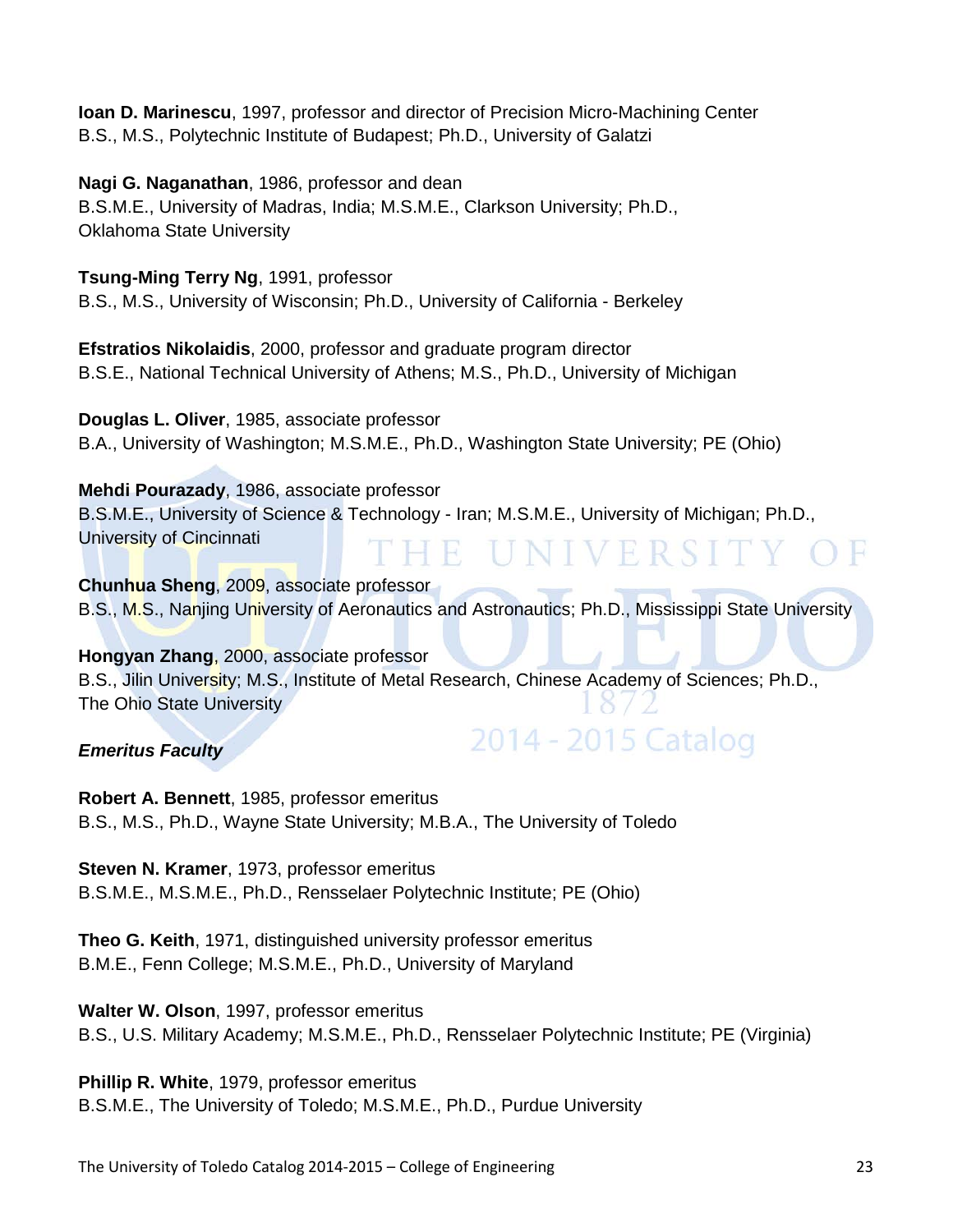## **Department of Engineering Technology**

**Linda Beall**, 2007, lecturer B.A., Sara Lawrence College; M.F.A Pratt Institute; M.A. Southern California Institute of Architecture

**Carmen Cioc**, 2013, visiting assistant professor M.S., PhD, The University of Toledo

**Gary Dougherty,** 2014, lecturer B.S.C.E, University of Toledo; PE (Ohio)

**William T. Evans**, 1986, professor, PT masters program director and director of undergrad program (E.E.T.) B.S.E.E., University of Illinois; M.S.E.E., Ph.D., The University of Toledo; PE (Ohio, Indiana)

**Cyrus K. Hagigat**, 2002, associate professor B.S.M.E., University of Maryland; M.S.C.S., Central Michigan University; M.S.M.E., University of Akron; Ph.D., Case Western Reserve University; PE (Ohio)

**Nicholas Kissoff**, 1999, associate professor and director of undergraduate program (C.E.T.) B.S., M.S., Ph.D., The University of Toledo; PE (Ohio, Michigan)

**Ganapathy V. Narayanan**, 2003, associate professor B.Tech., M.Tech., Indian Institute of Technology; Ph.D., University of Minnesota

**Mohammed Y. Niamat**, 1990, professor B.Sc. (E.E.), M.E., Aligarth University; M.Sc., University of Saskatchewan; Ph.D., The University of Toledo

**Allen Rioux**, 1986, associate professor and chair B.S., The University of Toledo; M.S., University of Michigan

**Daniel J. Solarek**, 1977, lecturer, professor emeritus B.A., B.A.Ed., Western Washington University; M.S.E.E., San Diego State University

**Richard A. Springman**, 1979, assistant professor and director of student support B.M.E., M.S.M.E, The Ohio State University; PE (Ohio)

**Weiqing Sun,** 2008, associate professor B.E., M.E., Tongji University; M.S., Ph.D., Stony Brook University

**Hong Wang**, 2006, associate professor and undergraduate program director (CSET) B.S., Lanzhou University; M.S., Ph.D., Kent State University